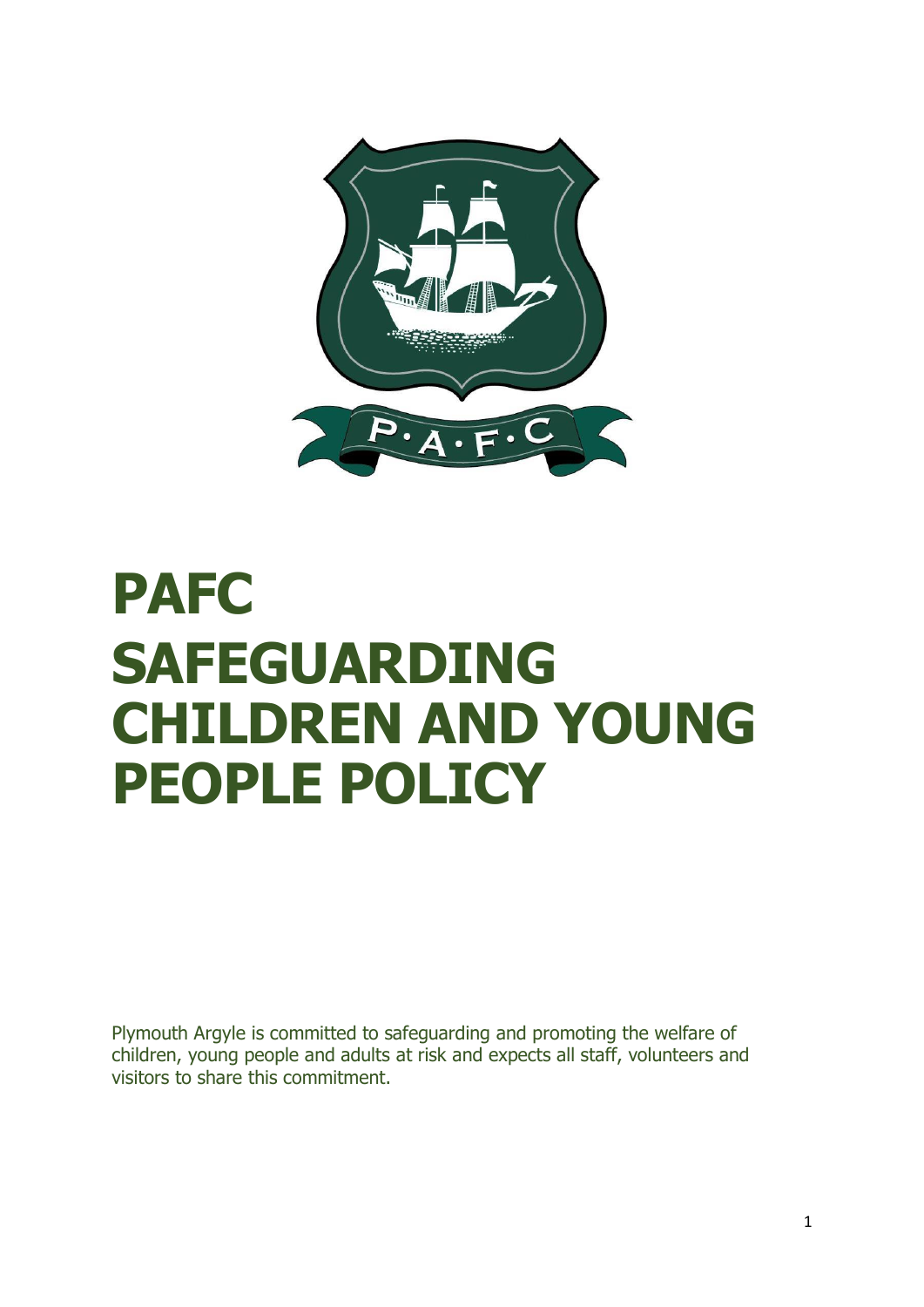# **Index**

| <b>Foreword and Endorsement</b>                      | 3               |
|------------------------------------------------------|-----------------|
| Policy Purpose                                       | $\overline{4}$  |
| Who this policy applies to                           | $\overline{4}$  |
| Safeguarding terminology and definitions             | $\overline{5}$  |
| PAFC policies and protocols                          | $\overline{5}$  |
| Safeguarding legislation and guidance                | $\overline{6}$  |
| <b>Policy Statement</b>                              | $\overline{7}$  |
| Principles of safeguarding children and young people | 8               |
| National and International safeguarding Frameworks   | 8               |
| PAFC safeguarding frameworks                         | 8               |
| Roles and responsibilities                           | 9               |
| Organisational safeguarding framework                | 10              |
| Raising a concern                                    | 11              |
| Reporting                                            | 12              |
| Low level concerns                                   | 14              |
| Confidentiality                                      | 14              |
| Consent                                              | 16              |
| Partnerships                                         | 16              |
| Support                                              | 16              |
| DSO procedures                                       | 17              |
| <b>Good Practice</b>                                 | 19              |
| Safeguarding staff                                   | 20              |
| Staff training                                       | 22              |
| What is abuse                                        | 23              |
| Additional child protection considerations           | 25              |
| Mental health                                        | 29              |
| Further vulnerabilities to consider                  | 29              |
| Contextual safeguarding                              | $\overline{31}$ |
| Standards of behaviour                               | $\overline{32}$ |
| Safer recruitment                                    | $\overline{32}$ |
| Photography and image capture                        | 34              |
|                                                      |                 |
| Appendix $A -$ Useful contacts                       |                 |
| Appendix $B - Note$ and record (Initial actions)     |                 |
| Appendix $B -$ Responding to a concern flow chart    |                 |
| Appendix C - Version history                         |                 |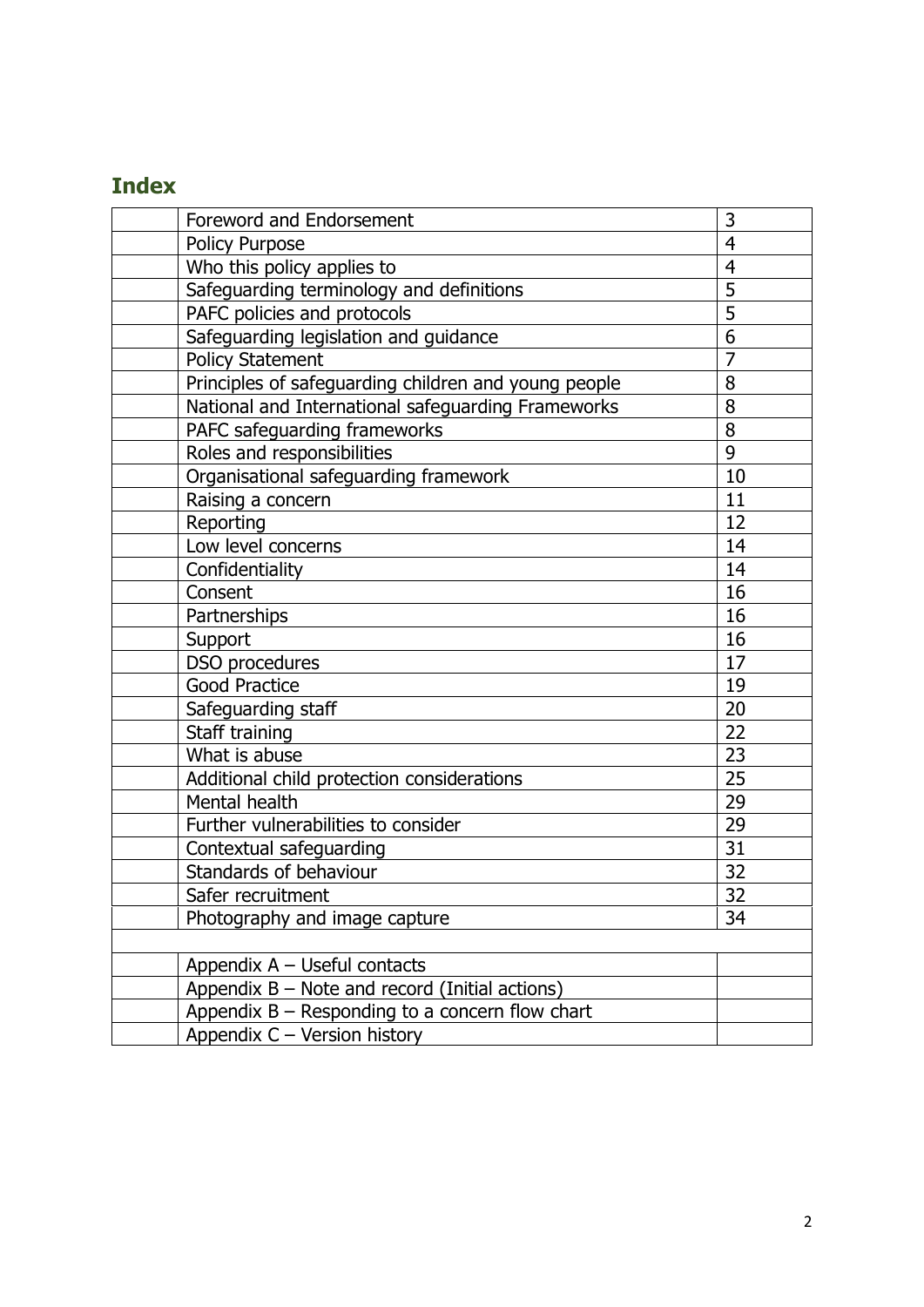## **Foreword**

This Safeguarding Children and Young Person Policy reflects the safeguarding ethos of PAFC. We are committed to providing a safe, positive, inclusive experience for young people who come into contact with the PAFC family. The Board of Directors endorse this document as part of the club's constitution. Plymouth Argyle are committed to safeguarding and promoting the welfare of all young people and adults at risk, and expects all staff, volunteers and visitors to share this commitment.

A child centred approach is fundamental to safeguarding and promoting the welfare of every child. We work in partnership with statutory agencies, football regulators, and voluntary sector specialists, to ensure the safety and protection of vulnerable groups. Together, in combination with all our safeguarding policies and protocols we provide robust safeguarding procedures for everyone involved in delivering our activities.

#### **Andrew Parkinson**

August 2021 Chief Executive Officer On behalf of PAFC board of directors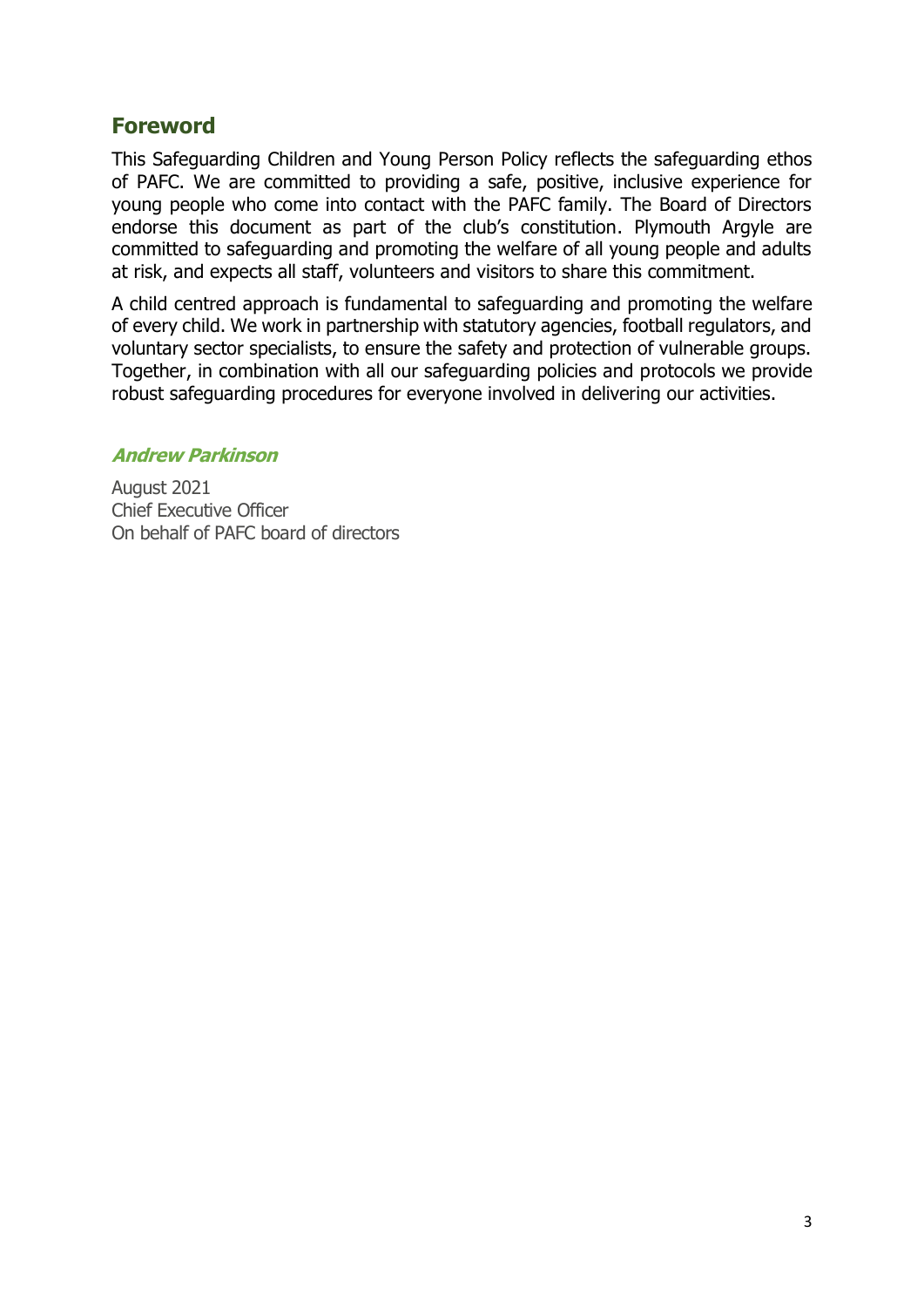## **Policy Purpose**

This safeguarding policy reflects the safeguarding ethos at PAFC. Plymouth Argyle is committed to safeguarding and promoting the welfare of young people and adults at risk and expects all staff, volunteers and visitors toshare this commitment.

This is the main 'PAFC Safeguarding and Child Protection Policy'. This safeguarding policy is a point of reference for all policies and reference material used by PAFC. Other related policies and protocols are listed below.

In addition, the safeguarding policy aims to promote the safety and wellbeing of the young and vulnerable and to provide assurance to parents, carers and other parties.

By implementing this policy across all PAFC operations, all members of staff will understand that they have a responsibility to work together to safeguard children and that:

- The child's safety and welfare is the first consideration
- All children have a right to enjoy sport, and associated activities of PAFC, free from abuse and all forms of bullying, harassment and discrimination
- All individuals and organisations involved with PAFC have responsibilities for the welfare of children in our activities; and
- All individuals and organisations involved with PAFC must act in accordance with the law in relation to such matters

For PAFC operations, it also means; supporting 'safer recruitment' processes through promoting best practice for those working amongst our staff, supporting them, ensuring staff are competent, well-managed, challenged if poor practice occurs, and taking action when a concern arises.

## **Who This Policy Applies to**

This policy and its operating principles, apply to all staff and volunteers (including all players) of PAFC, irrespective of the type of contract on which they are employed or the hours and days that they work, or the nominated location at which they work. The policy also applies to any other individual, worker, contractor, commercial partners, licence holder, consultant who is engaged by, or does work on behalf of, or for, PAFC. This policy does not form part of any employee's contract of employment.

For the avoidance of doubt this policy does not apply to the ACT; who operate in accordance with their own policies.

To illustrate the scope of this work, the below thorough list provides examples or situations across PAFC where we need to consider the welfare and well-being of children and young people:

- Players involved in Academy or associated development programmes
- U18s who are involved with senior appearances, training or trips
- Young players living away from home in PAFC provided accommodation
- Young players away from home on trips or tours, while under PAFC supervision
- Children or young people visiting the stadium on matchday, events, or taking part in PAFC activities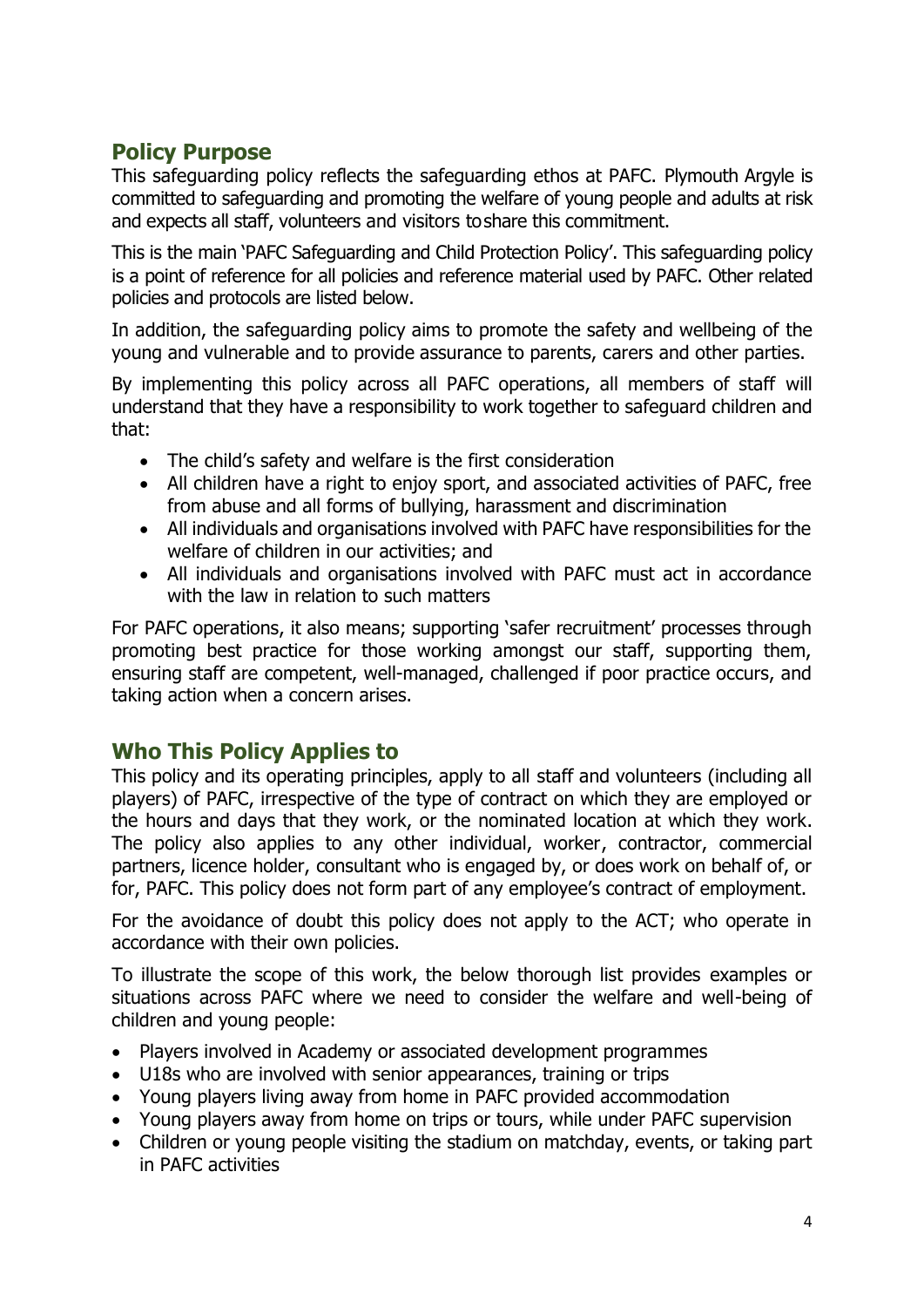- Disabled supporters who visit the stadium on matchdays, or other pre-arranged PAFC activities. The DLO will become involved
- Support for those who may be vulnerable to abuse outside of PAFC, through engagement with PAFC

## **Key Safeguarding Terminology and Definitions**

- PAFC / the Club Plymouth Argyle Football Club. Any property or training ground belonging to or where PAFC operate, or where their activities occur.
- ACT Argyle Community Trust.
- FA Football Association
- EFL English Football League
- CEO Chief Executive Officer
- Staff paid or unpaid workers, agency or third-party workers, volunteers; who provides a service
- DSO Designated Safeguarding Officer
- SSM Senior Safeguarding Manager
- DLO Disability Liaison Officer
- My Concern The PAFC confidential safeguarding management system
- PSCP Plymouth Child Safeguarding Partnership (Local Authority)
- LADO Local Authority Designated Officer
- The Academy The standalone Academy department within PAFC responsible for nurturing and developing PAFCs future generations of players.
- Child or young person Defined by the Children's Act (1989) as any young person under the age of 18.
- Safeguarding refers to the actions we take to ensure all children are safe from harm when involved in our clubs and activities.
- Child Protection is a set of activities that are required for specific children who are at risk/or are suffering from significant harm.
- Abuse refers to the acts of commission or omission that lead to a child experiencing harm.
- Harm refers to the negative impact or consequences upon the child of those actions.
- Significant Harm The Children Act 1989 introduced the concept of significant harm as the threshold that justifies compulsory intervention in family life in the best interests of children.
- Violence refers to "all forms of physical or mental violence, injury and abuse, neglect or negligent treatment, maltreatment or exploitation, including sexual abuse."

## **Related PAFC Policies and Protocols**

- Safeguarding Adults at Risk Policy
- Easy Read Safeguarding Policy
- Child friendly Safeguarding Policy
- Prevent Policy
- Safeguarding EIA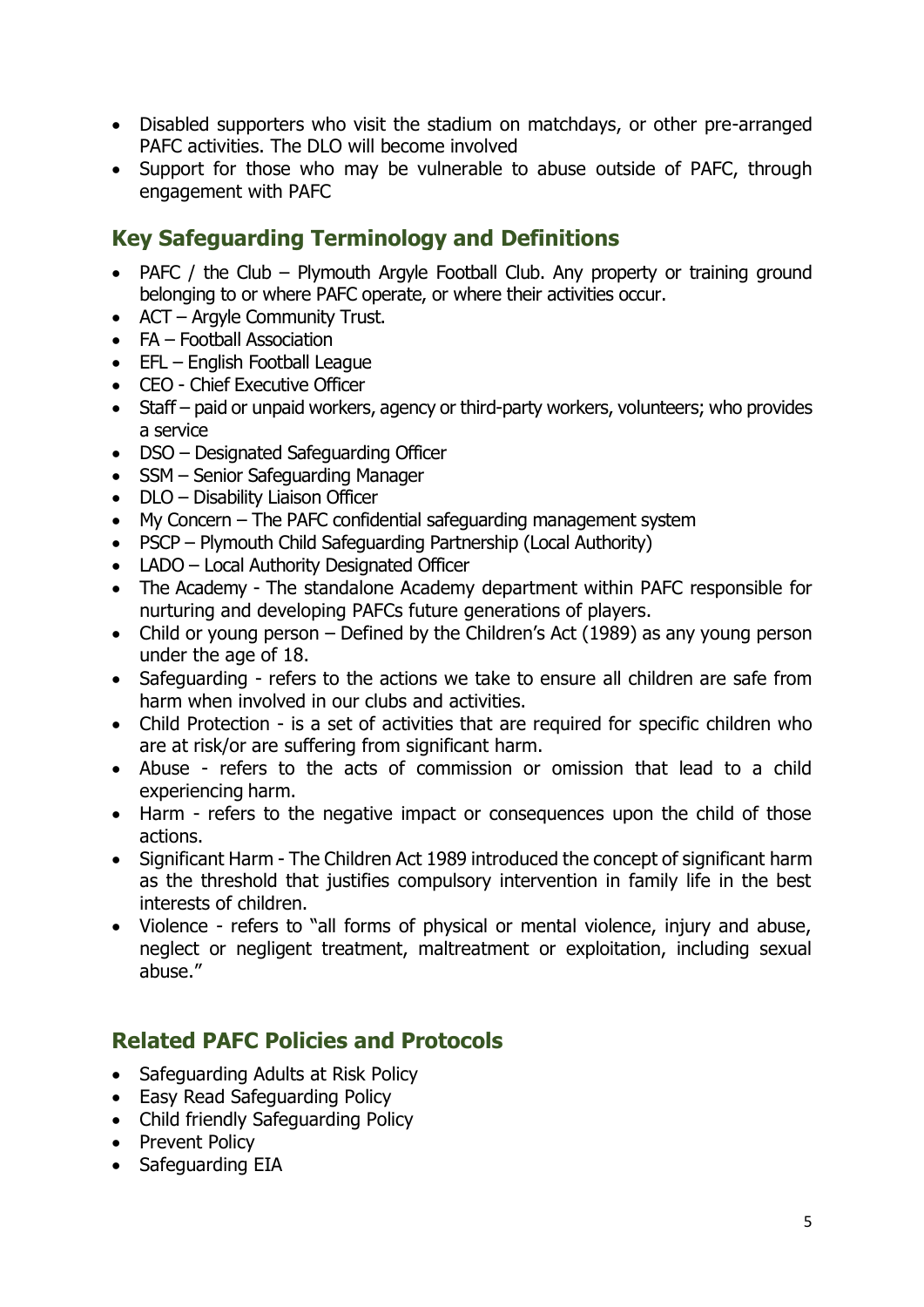- Code of Conduct
- Confidentiality Agreement
- Self-Declaration
- Safer Recruitment Policy
- Staff Induction Policy
- Staff Handbook
- DBS Single Central Record
- 'My Concern' safeguarding case management system
- Social Media Policy
- Acceptable IT use policy
- Equal Opportunities policy
- Information sharing / data protection protocols
- Health and Safety Policy
- Complaints procedure
- Whistle Blowing policy
- Loan Player Policy
- Work Experience policy
- Match Day safeguarding plan
- Flag Bearers policy
- ACT policies
- Academy policies
	- **•** Trips, Travel and Tours policy
	- Accommodation Plan
	- Senior appearances
	- Academy photo protocols
	- Academy social media and contact protocols

This is not an inclusive list.

## **Safeguarding Legislation and Guidance**

Safeguarding at PAFC is influenced by a range of legislation and guidance:

- The Children's Act 1989 and 2004
- Every Child Matters (policy) 2003
- The Education Act 2002
- Keeping Children Safe in Education (KCSIE) 2021
- Working Together to Safeguard Children (guidance) July 2018
- Safeguarding Vulnerable Groups Act 2006 (amended 2012 to DBS)
- Counter Terrorism and Security Act (Prevent) 2015
- Listen and Involving Children and Young People
- DBS Barring Referral Guidance
- NICE Guidelines on Child Abuse and Neglect
- Information Sharing (advice for safeguarding practitioners) July 2018
- General Data Protection Regulations (GDPR) 2018
- Human Rights Act 1998
- Health and Safety at Work Act 1974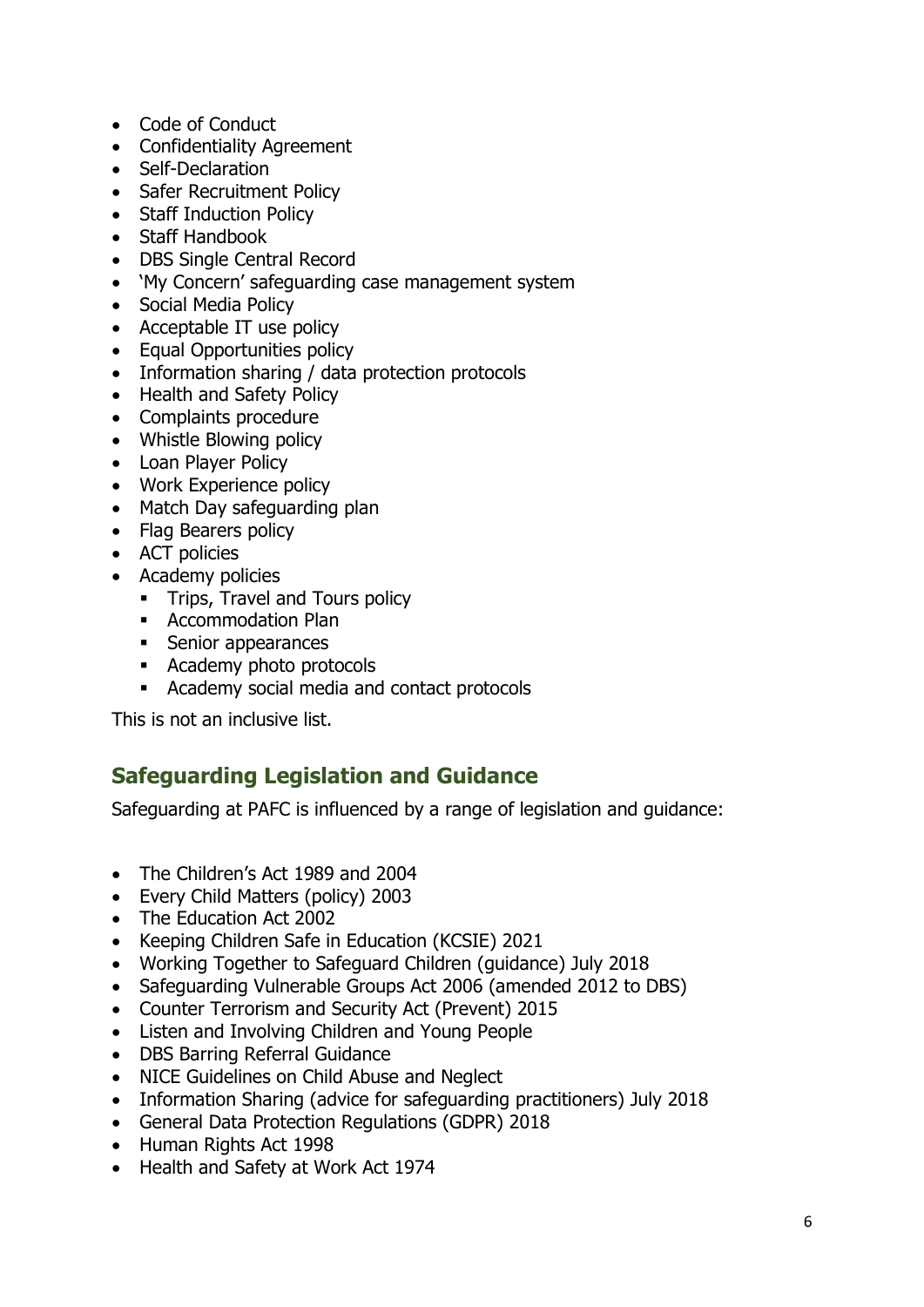- Management of Health and Safety at Work regulations 1999
- The Sheldon Report recommendations 2021
- Modern Slavery Act 2015
- Female Genital Mutilation Act (FGM) 2003
- Anti-social Behaviour, Crime and Policing Act (Forced Marriage) 2014
- NWG Network (child exploitation) guidance 2021
- Private Fostering Regulations 2005
- SEN Code of Practice guidance 2015
- Domestic Abuse Act 2021
- Police Operation Encompass (DA) information sharing protocols
- UKCCIS guidance 2021 (sharing nude and semi-nude guidance)
- The standards for safeguarding and protecting children in sport (NSPCC CPSU) 2016
- Whistleblowing advice line NSPCC
- The FA Safeguarding Policies and Guidance
- The EFL Safeguarding Standards 2021/22
- The EFL Managing Concerns guidance
- The EFL Eligibility Guide (DBS criteria) 2021

This is not an exhaustive list and when new law and guidance is released PAFC will follow the updated information.

## **Policy Statement**

PAFC takes its responsibilities very seriously regarding providing a safe and positive environment where children, young people and adults at risk are present at any of its PAFC led activities and (under the supervision) of one or more members of our staff.

All vulnerable people, regardless of age, disability, gender, gender reassignment, pregnancy and maternity, marriage and civil partnership, race, religion and/or sexual orientation (defined as Protected Characteristics within the Equality Act 2010) have the right to equal protection from all types of harm or abuse

All participants and visitors to PAFC activities have the right to feel safe and to be safe. Wherever they come into contact with us they will be treated both lawfully and fairly and with both dignity and respect. All the members of our staff have a duty to keep children safe and to help protect them from abuse or harm. All managers ensure that their staff understand and apply that duty.

Good safeguarding practice takes many forms. It is a thread that weaves throughout all PAFC activities that involve children and other vulnerable people.

This policy also applies to individuals not included in this list who may be conducting related work that involves the children in our care. The policy has been written in line with all relevant Government legislation including the 'Working Together to Safeguard Children' guidance published in July 2018 and 'Keeping Children Safe in Education' updated September 2021.

## **Principles of safeguarding children and young people**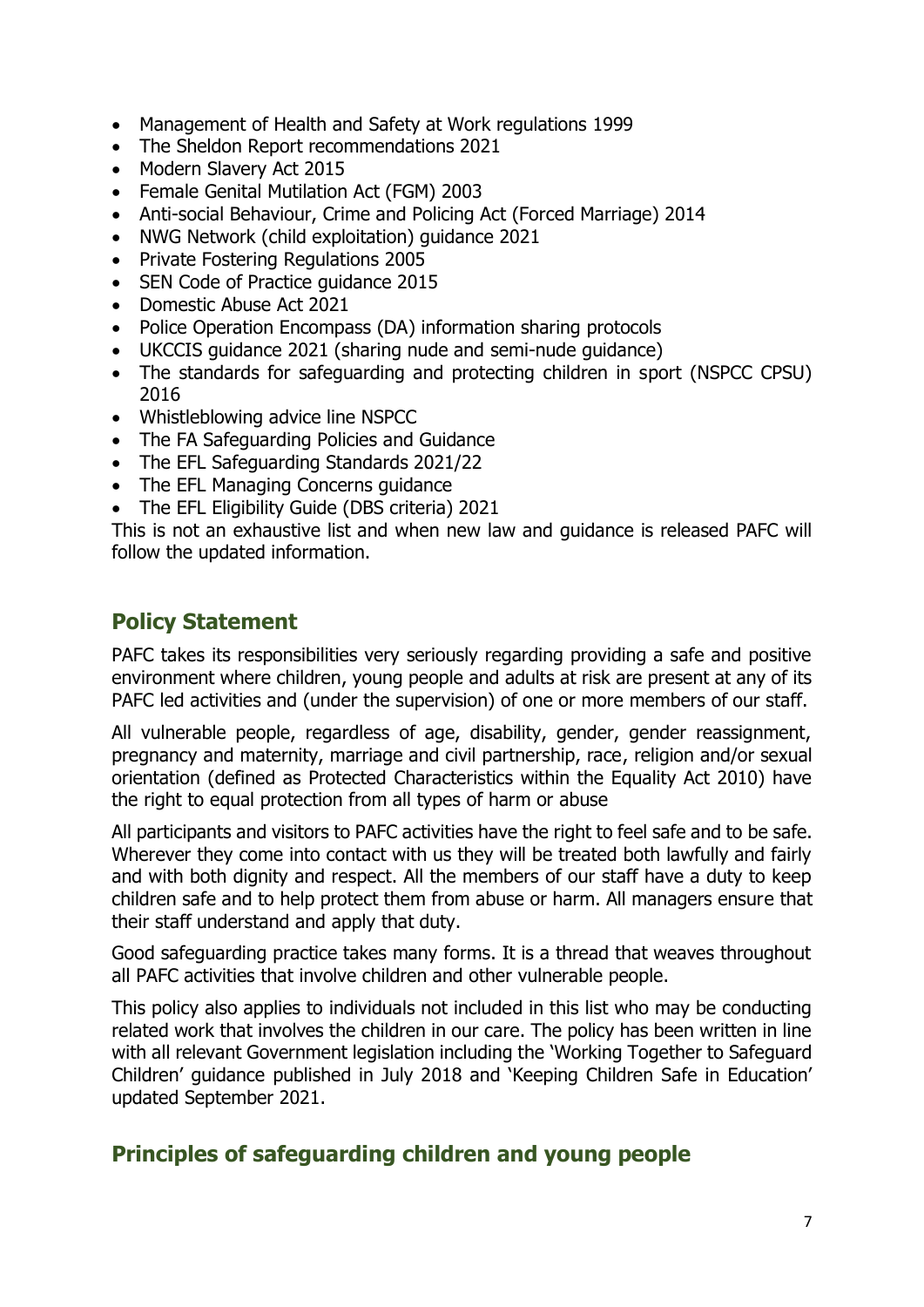The term safeguarding is a shortening of the phrase "safeguarding and promoting the welfare" of children and young people. We follow the 6 principles of safeguarding:

- 1. **Empowerment**: it is important for a young person to be supported and encouraged to make their own decisions and give informed consent
- 2. **Prevention**: it is better to take action before harm occurs
- 3. **Proportionality**: the least intrusive response appropriate to the risk presented
- 4. **Protection**: support and representation for those in greatest need
- 5. **Partnership**: local solutions through services working with their communities communities have a part to play in preventing, detecting and reporting neglect and abuse
- 6. **Accountability**: accountability and transparency in safeguarding practice

## **National and International Frameworks**

The PAFC safeguarding programme will seek to work within the guidance provided by 'International Safeguards for Children in Sport' framework and in conjunction with the local frameworks found within any country where staff are conducting PAFC business.

## **PAFC Safeguarding Framework**

This policy is the basis for a PAFC safeguarding network that seeks to implement a clear and effective programme ofworkthatisembeddedacross thestaff.

Our safeguarding vision:

#### **PAFC will:**

- Respect and promote the rights, wishes and feelings of children.
- Recruit, train and supervise staff to adopt best practice in order to safeguard and protect from abuse and themselves from false allegations.
- Respond to complaints, concerns and allegations and implement the appropriate disciplinary and appeals procedures.
- Share information with relevant agencies and organisations in a timely manner (as far as the law permits).

#### **Our safeguarding aims:**

- A safe and welcoming environment for children involved in any PAFC led activities, wherever they are in the world, free from abuse and fear of abuse in all its forms
- A culture where safeguarding practice is widely understood, openly discussed and where staff recognise the role they play in keeping children, other vulnerable people, themselves and their colleagues, safe from harm
- A clear system which promotes and supports; constant vigilance, prevention and early intervention in safeguarding matters and where necessary prompt and thorough action in response to any reported concerns or incident
- To apply legislation, government policy & guidance, and football governing body regulations, policy and guidance where applicable; and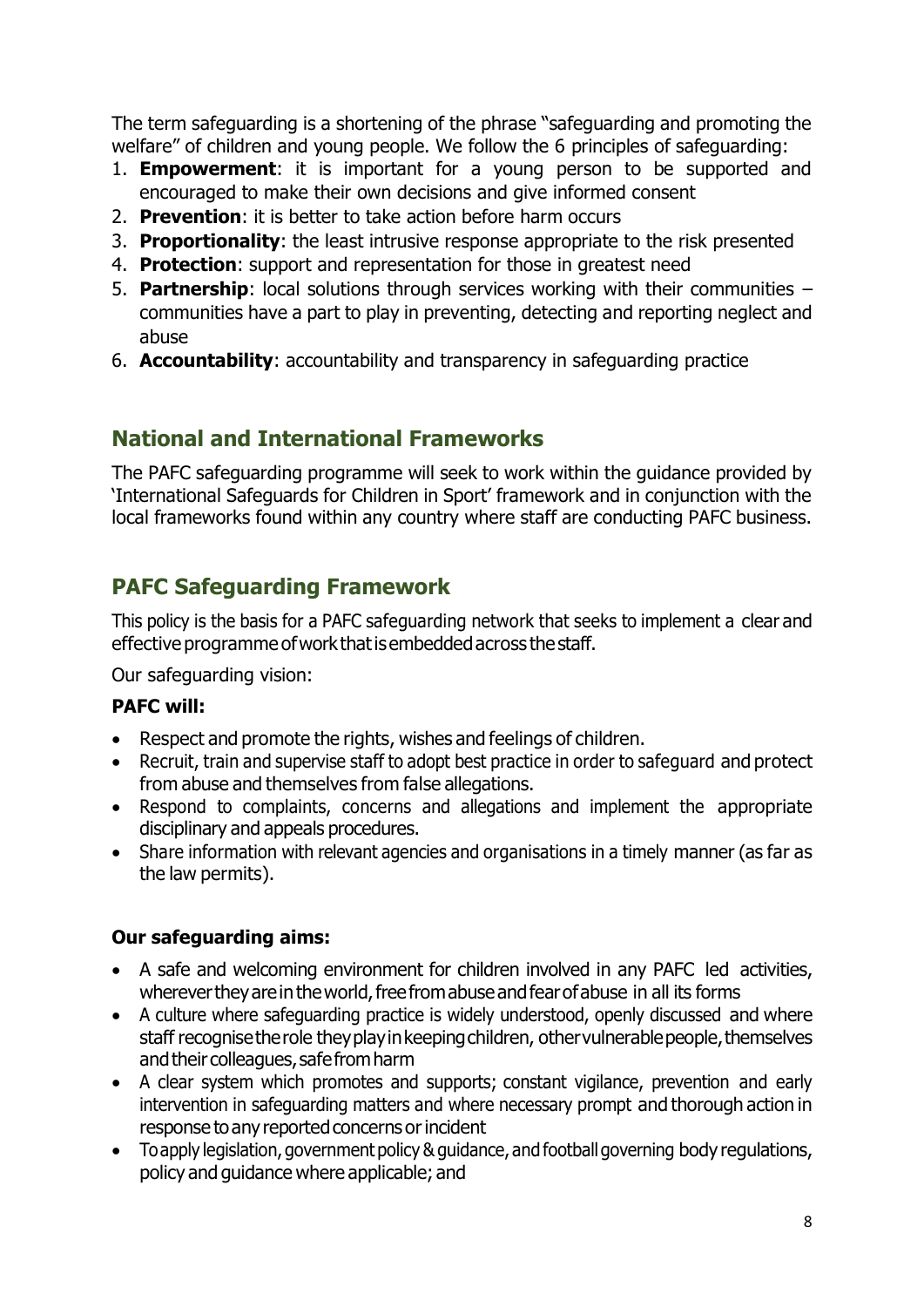• To work closely together with local statutory agencies and other partners to promote and safeguard the welfare of children.

#### **Torealise these aims we will:**

- Work or liaise with relevant football governing bodies, statutory agencies and other child welfare bodies to ensure we meet all necessary regulations and standards in respect of our safeguarding practice
- Listen to children and take them seriously, consult with them when developing processes and react appropriately to ideas, feelings and concerns, then address them in a fair, effective and timely manner
- Develop and communicate a series of clear policies, protocols and guidance designedtohelp deliver sound governance and good practice across PAFC's activities, including regular safeguarding meetings with representatives from all relevant areas of PAFC.
- Maintain a visible safeguarding presence across all areas of PAFC including for remote communications and on social media platforms
- Monitor activities taking place at PAFC facilities and those at off-site locations
- Provide training, advice and support across all areas of the PAFC where children and other vulnerable people are involved in any PAFC led activity
- Support and help deliver the PAFC's 'safer recruitment' philosophy in accordance with local legislative and regulatory requirements and in partnership with the human resources department and relevant managers
- Maintain confidentiality of all information and documentation relating to DBS disclosures, concerns, allegations and incidents in accordance with relevant data protectionlegislation
- Share sensitive information with the relevant authorities when it is appropriate to do so and in the knowledge that the information will be treated confidentially.
- Prepare annual safeguarding reviews covering each strategic element of PAFC.

## **Roles and Responsibilities**

Andrew Parkinson – CEO and Senior Safeguarding Manager Darren Green – Designated Safeguarding Officer (DSO) and Prevent Lead Sam Stubbs – Academy Welfare and Education Officer Nikki Francis – Disability Liaison Officer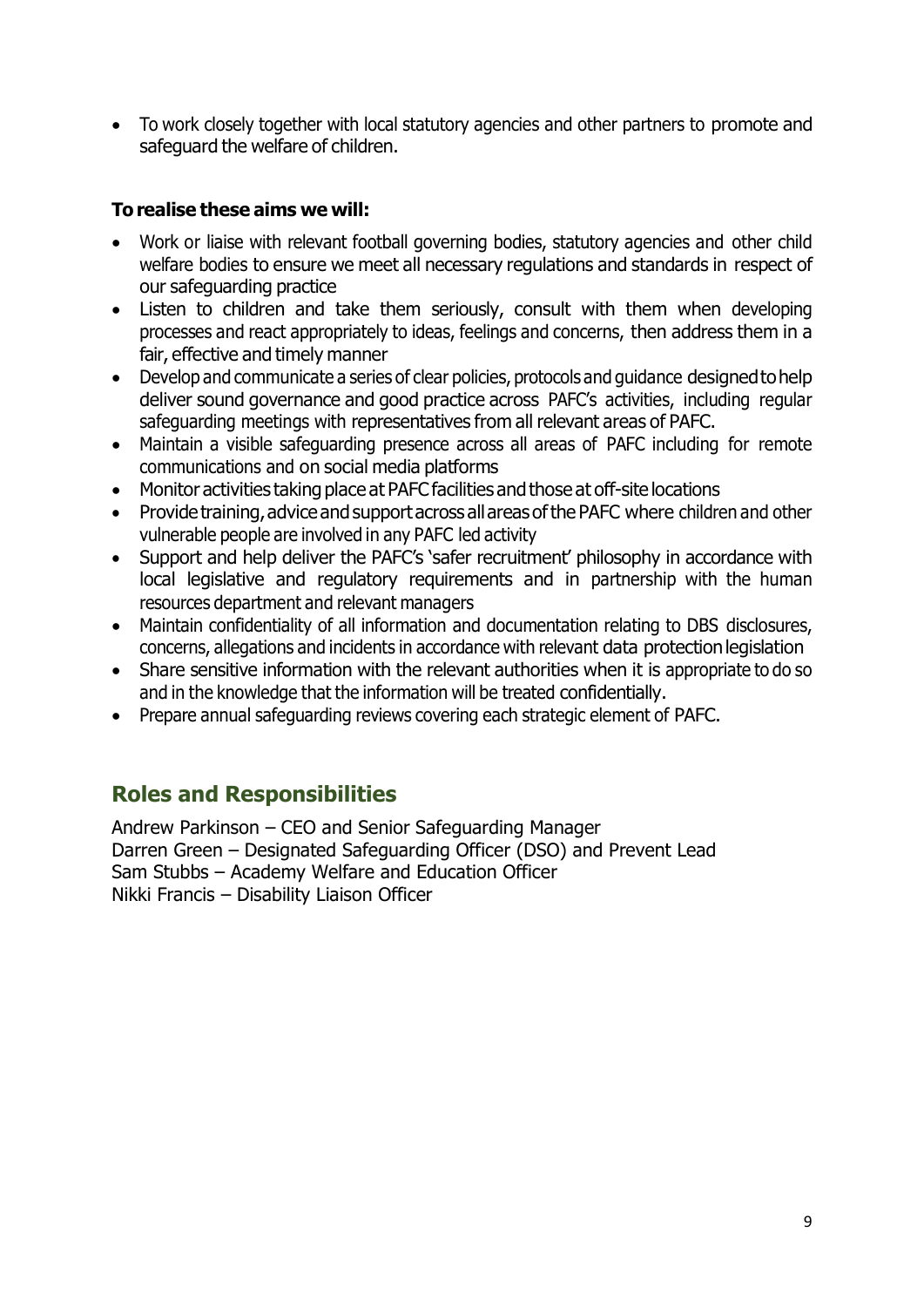## **Organisational Safeguarding Flowchart**

Safeguarding children across PAFC is given a very high priority. PAFC have a full time DSO to promote the best practice and create a safer culture across all aspects of the club.

At PAFC operational board level, Andrew Parkinson is the SSM and endorses this policy and all other safeguarding policies on behalf of the board. Safeguarding is a standing agenda item at board meetings and the DSO reports regularly.

PAFC have safeguarding representatives across all aspects of business to ensure the highest standards are maintained consistently.

PAFC have additional safeguarding policies and protocols, which give greater detail and support this central document, which is to be used as a reference material.



The ACT have their own DSO and safeguarding management structure. The DSOs regularly meet in order to share information and promote best practice across both organisations.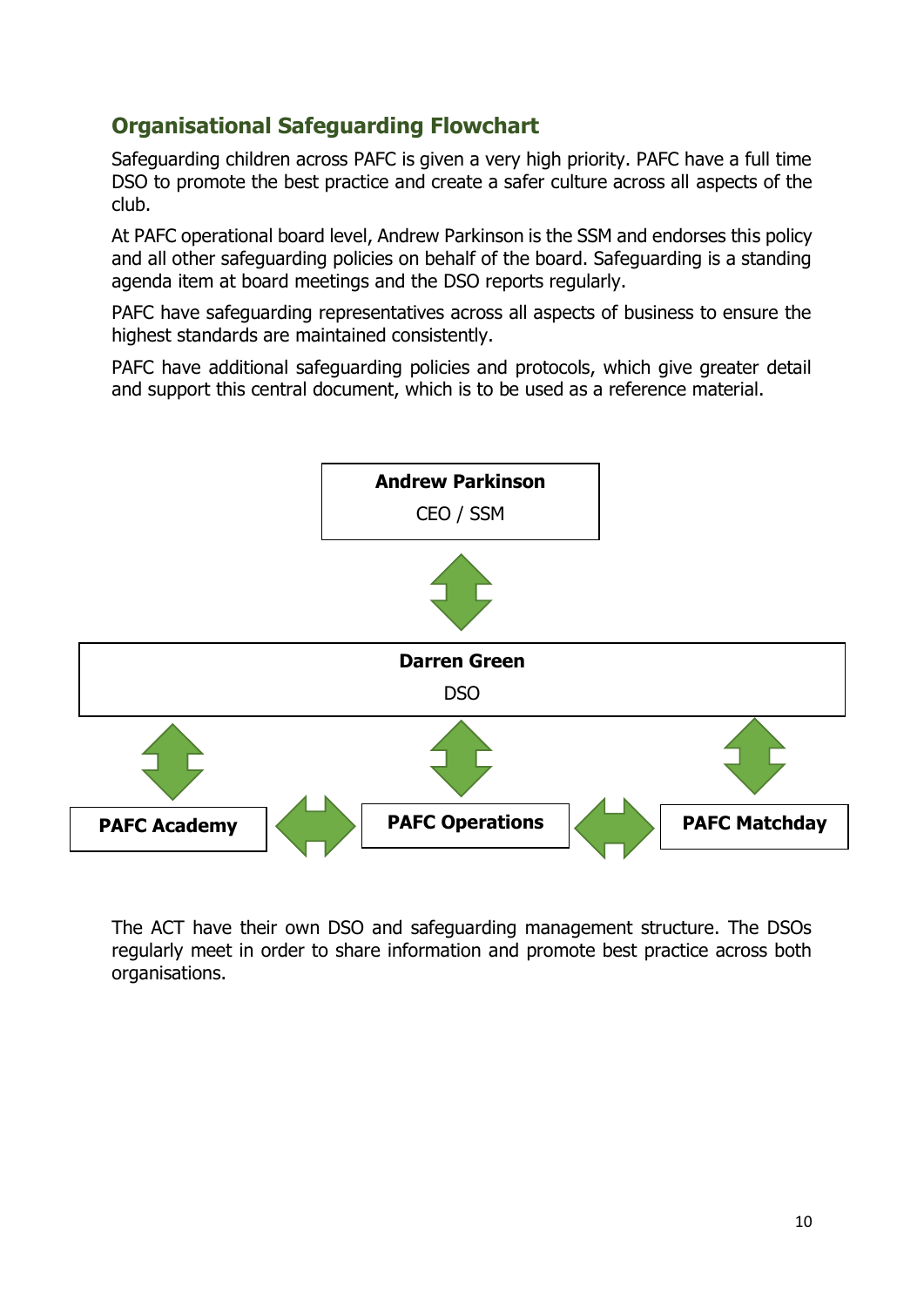## **Raising a Concern**

Due to their contact with children and young people, PAFC staff are well placed to observe the changes in their behaviour and outward signs of abuse. Children and young people may turn to a trusted person when they are in distress or at risk. It is vital that all staff are alert to this and understand the procedures for reporting their concerns and what appropriate action to take.

Safeguarding concerns fall into one of the following types:

- The behaviour of an adult towards a child
- The behaviour of a young person towards another young person (peer abuse)
- A risk identified through the recruitment process (DBS)
- Information about an individual provided by statutory agencies or another route
- Allegations of abuse
- Concern about harm to a child that has taken place outside of any PAFC activity, but identified while at a PAFC activity

For members of staff these concerns can apply to both their professional and private lives and poor conduct in either may affect their position in the workplace.

PAFC ensure that confidentiality of safeguarding cases is maintained. Everyone is told to report safeguarding concerns, however small.

The secure safeguarding reporting and case management system 'My Concern' is used by PAFC for reporting all safeguarding concerns. Only the DSO and essential people involved will be aware, on a need-to-know basis.

Statutory information sharing protocols will be followed where necessary including the FA safeguarding case management, the EFL safeguarding team, the local authority and the police.

A child centred approach to safeguarding is at the centre of the PAFC ethos. Wherever possible the young or vulnerable person will be involved in every aspect of managing the concern.

If a person is at immediate risk of harm or about to become the victim of a crime, the police must be informed via 999. Referral for any issue concerning potential radicalisation to extremism should be managed as any other safeguarding referral.

Due to their contact with children, PAFC staff are well placed to observe changes in a child's behaviour and outward signs of abuse or neglect.

Children or young people may turn to a trusted adult at PAFC when they are in distress or at risk. It is vital that our staff are alert to the signs of abuse and what steps to take if a child or young person confides in them.

**Mandatory reporting** – If any member of PAFC staff has a concern about a child, they have a duty to refer this to the DSO. The DSO will ensure every instance is recorded on 'My Concern'. This will ensure transparency, an audit trail, identify poor practice, lessons learned and themes.

If there is immediate risk of harm, a serious injury, or a criminal offence may have been committed, then the police or other emergency services must be involved at the earliest opportunity.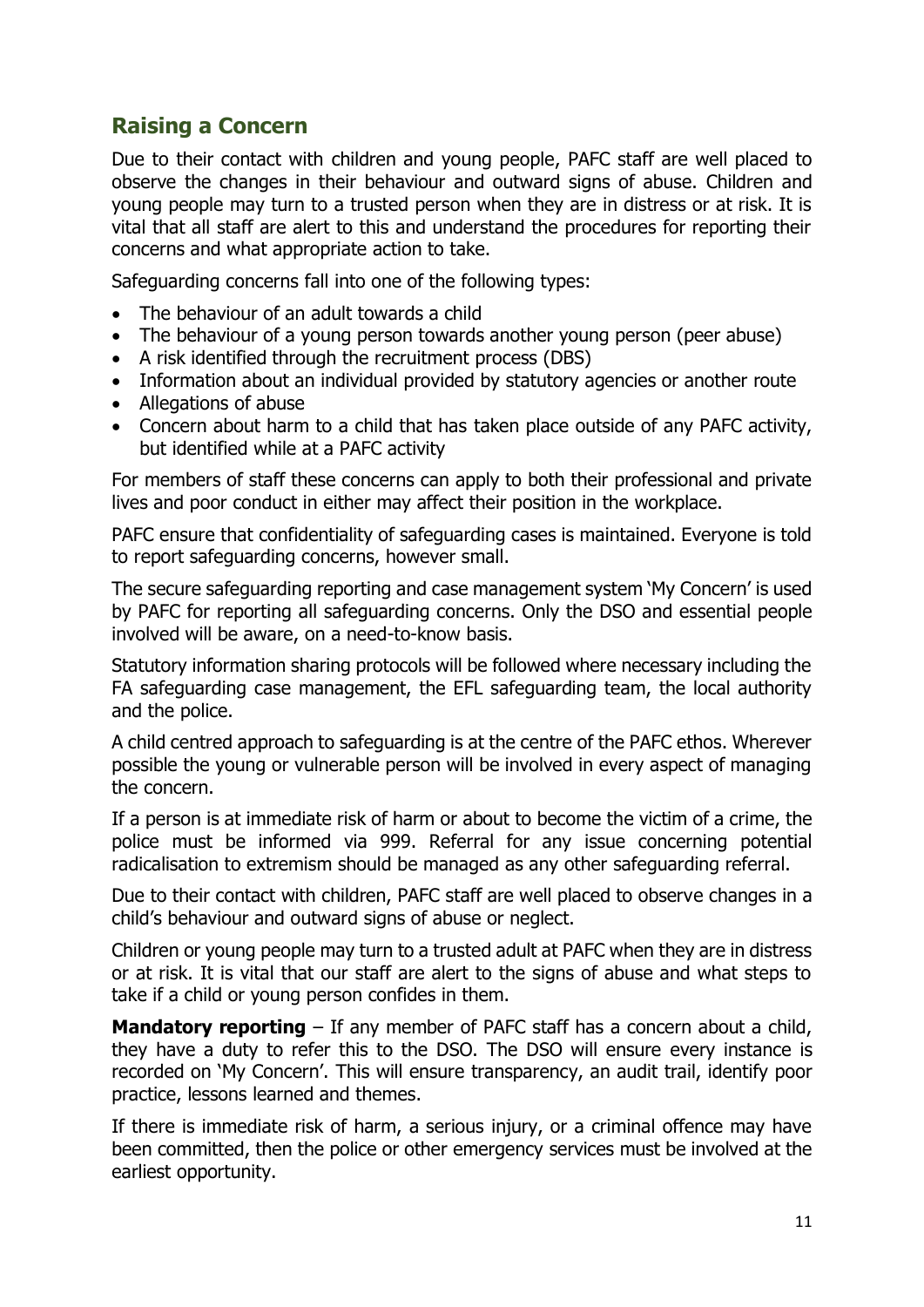Where a very serious concern is raised that involves anyone involved in a PAFC activity, the SSM, who is the board representative, will be informed.

## **Reporting**

There may be occasions when staff are concerned about a child's welfare and may suspect that a child may be at risk of harm. Staff should give the child the opportunity to talk. The signs they have noticed may be due to a variety of factors, for example, a parent has moved out, a pet has died, a grandparent is very ill or an accident has occurred.

Following an initial conversation with the child, if the member of staff remains concerned, they should discuss their concerns with their line manager, Designated Safeguarding Officer. A 'My Concern' report must be recorded.

If the child does begin to reveal that they are being harmed, staff should follow the advice below. Concerns which do not meet the threshold for child protection intervention will be monitored.

**Taking action** – Any child or young person could become a victim of abuse. It is important to believe the young person and take the matter seriously.

Key points for staff to remember:

- Discuss your concern with your line manager and report it your Dedicated Safeguarding Officer – follow the procedure for your activity.
- In an emergency take the action necessary to help the child, if necessary, call 999 or 101 for local police.
- Consider the welfare of the victim (and the reporting person if different).
- Remove the alleged perpetrator from the workplace.
- Do not start your own investigation.
- Secure evidence, especially if the allegation involves a sexual assault (clothing and hygiene items).
- Share information on a need-to-know basis only do not discuss with colleagues, friends or family.
- Make a record and use the Note and Record advice (annex attached) to guide you. Make an entry on 'My Concern' or confirm one has been made.
- Seek support for yourself if you are distressed.

If the child is in need of immediate medical attention:

- Call for an ambulance.
- Inform parents you are doing this. If the parents are allegedly involved in the abuse, only inform them that you are taking the child to hospital. Do not share any other information.
- Inform doctor of your concerns in relation to child protection issues.
- The doctor will take appropriate action.
- Inform your manager and report your concerns.

#### **If a child discloses to you**: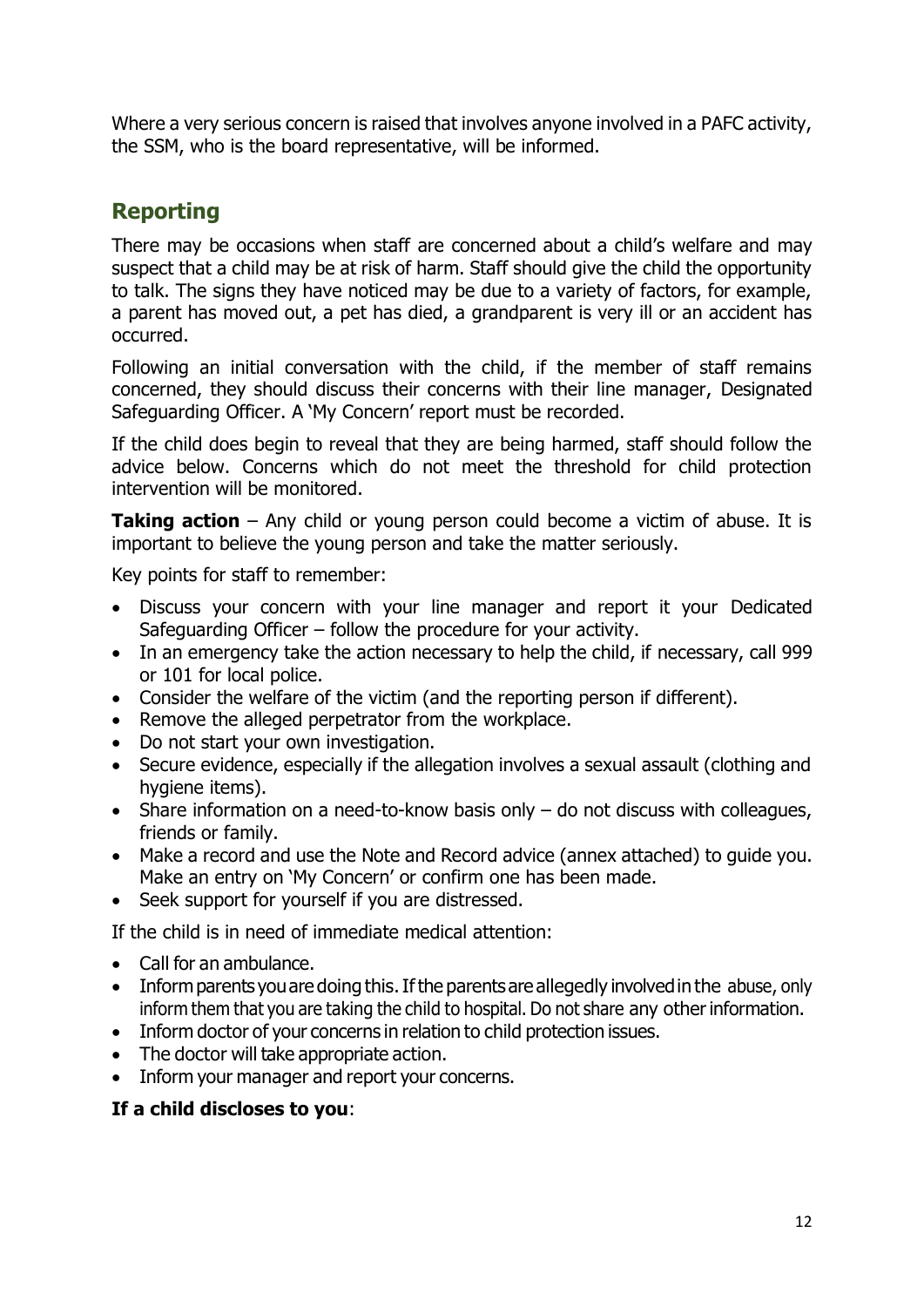If a child discloses about any risks to their safety or well-being, the staff member will need to tell the child the information will be recorded – staff are not allowed to keep secrets.

#### **How to respond**:

In the event that a child makes an allegation or disclosure of abuse, whether by an adult or another child, you can use the TED questions to gain clarity: 1. Tell me what happened, 2. Explain, 3. Describe.

- **Listen** and/or closely observe their presentation and behaviour
- **Do not** interview, investigate or ask leading questions
- Let them know that you will need to tell someone else in order to help them
- **Do not** promise to keep what they tell you secret
- **Do not** speak with the alleged person or parents/carers of the child
- Respond appropriately: make notes and discuss with your line manager
- Report your concerns and contact the DSO
- Record your observations; complete a My Concern entry. This will automatically be submitted to the DSO. Keep any notes as they are vital evidence and may be required for any criminal investigation

If a child starts to disclose something and then stops when they are informed you must record it, or that it cannot remain confidential, this must still be reported on 'My Concern'.

**Reporting procedures for off-site / schools / other organisations** – When delivering activities off-site, or in a school or with another organisation, or under the direction of another organisation, the policy for that establishment will apply:

- You must inform the designated person (teacher) for that establishment for them to follow local partnership procedures
- You must then make a 'My concern' report, or inform the DSO
- If the activity is in partnership with another organisation or school, but on PAFC premises, you must follow the PAFC procedure

**Notifying parents** – PAFC will normally seek to discuss any concerns about a child or young person with their parents. This must be handled sensitively, and where possible the DSO will make contact with the parent in the event of a concern, suspicion or disclosure. However, if PAFC believes that notifying the parents could increase the risk to the child, advice will be sought from the DSO in partnership with PSCP.

**Referral to children's social care** – A member of the safeguarding team, or DSO can make a referral to PSCP (local authority children's social care) if it is believed that a child is suffering or is at risk of suffering significant harm.

The child (subject to their age and understanding) and the parents will be told a referral is being made, unless doing so would increase the risk to the child.

A direct referral can be made by any member of staff, if they genuinely believe independent action is necessary to protect the child. The DSO must be informed of your actions as soon as practicable afterwards.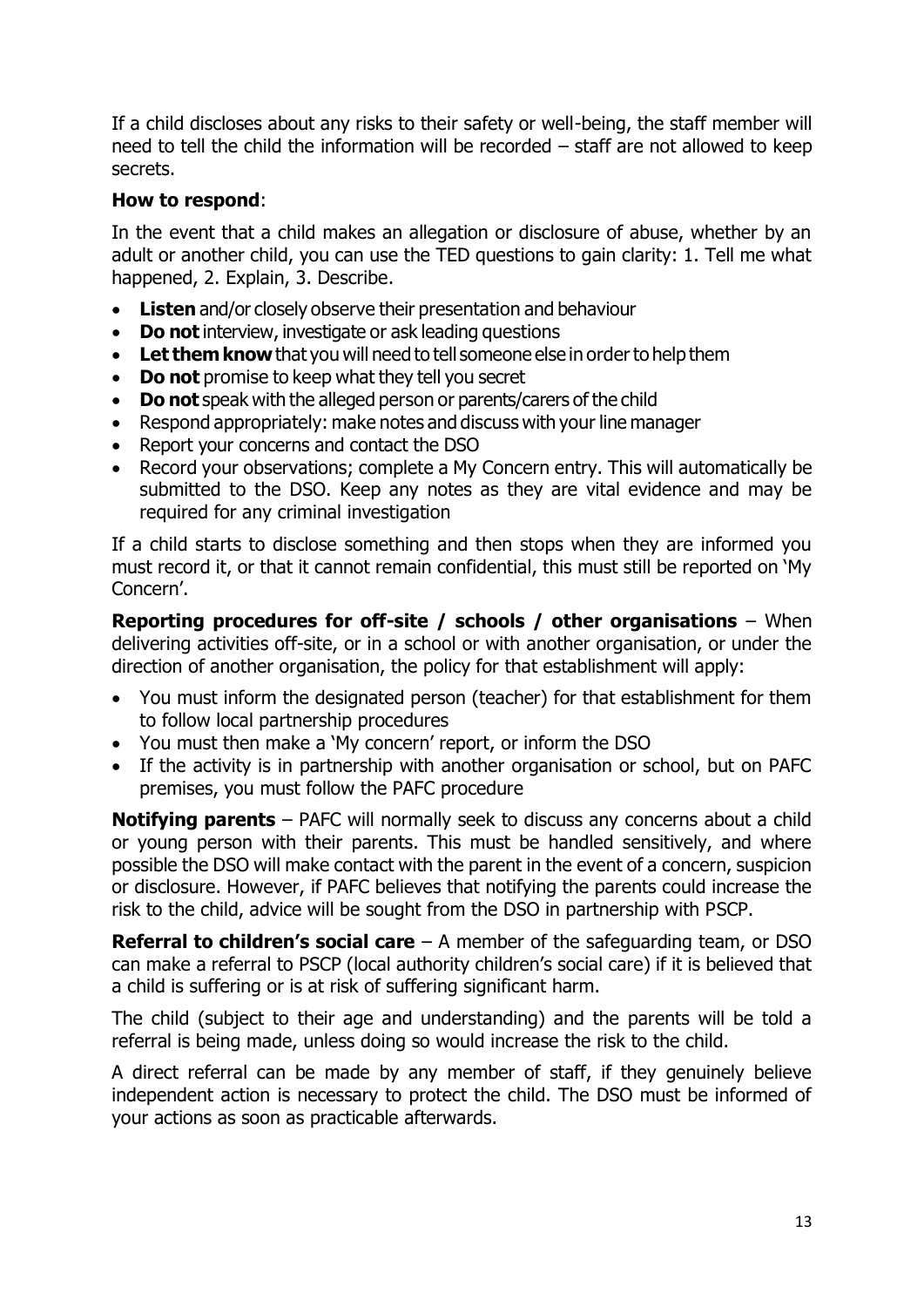**Reporting directly to children's social care** – Staff should follow the procedures outlined in this policy. However, when there is concern about the immediate safety of any child, you may share information directly with PSCP, the Police or NSPCC if:

- The situation is an emergency or out of hours
- The DSO or a supervisor are unavailable
- A direct report is the best way to ensure the child's safety at that time
- For any other reason they make a judgement that the direct referral is in the best interest of the child. The DSO must be informed as soon as practicable and a My Concern entry made.

**Reports against staff -** If a report is made against PAFC staff or volunteer, the report will be taken seriously where relevant law, football protocols and policy will be adhered to and where appropriate information sharing between agencies will take place. This will be recorded on the secure My Concern system and managed by the DSO. HR disciplinary procedure will be complied with. It is likely the staff member will be removed from the activity or suspended as a matter of course to assist an unhindered enquiry into the events.

#### **Low Level Concerns**

PAFC complaints procedure will be followed where a member of staff, or child, or parent / carer raises a concern about poor practice towards a child that does not reach the threshold for reporting to PSCP / LADO.

PAFC wish to maintain a culture of openness, trust and transparency, which all staff are confident and clear of expected behaviours of themselves and their colleagues. Staff should feel empowered to raise any low level concern, whether about their own or another's behaviour, which may fall short of the standards expected and set out in their code of conduct. We aim to deal in a sensitive, prompt and proportionate manner, maintaining confidentiality and protecting staff from false allegations.

Poor practice examples include unfairly singling out a child, or attempting to humiliate a child, bullying or belittling a child, or discriminating against them in some way. Poor Practice is defined in the section 'What is abuse'. A low level concern may be a minor concern such as a nagging doubt, or a situation that may appear compromising or misconstrued. This may include a behaviour which occurred outside of the workplace.

Low level concerns must be managed before they spiral out of control. Information sharing principles will be followed to establish any patterns or ongoing risk.

The EFL have specific guidance to ensure a co-ordinated approach to low level concerns.

The FA safeguarding unit have a database covering all football concerns. Where an individual reaches 3 low level concern reports, or they leave employ of PAFC having received a low level concern report, this information will be shared with the FA. This is not withstanding any other appropriate action that may be taken to address the low level concern reports by PAFC.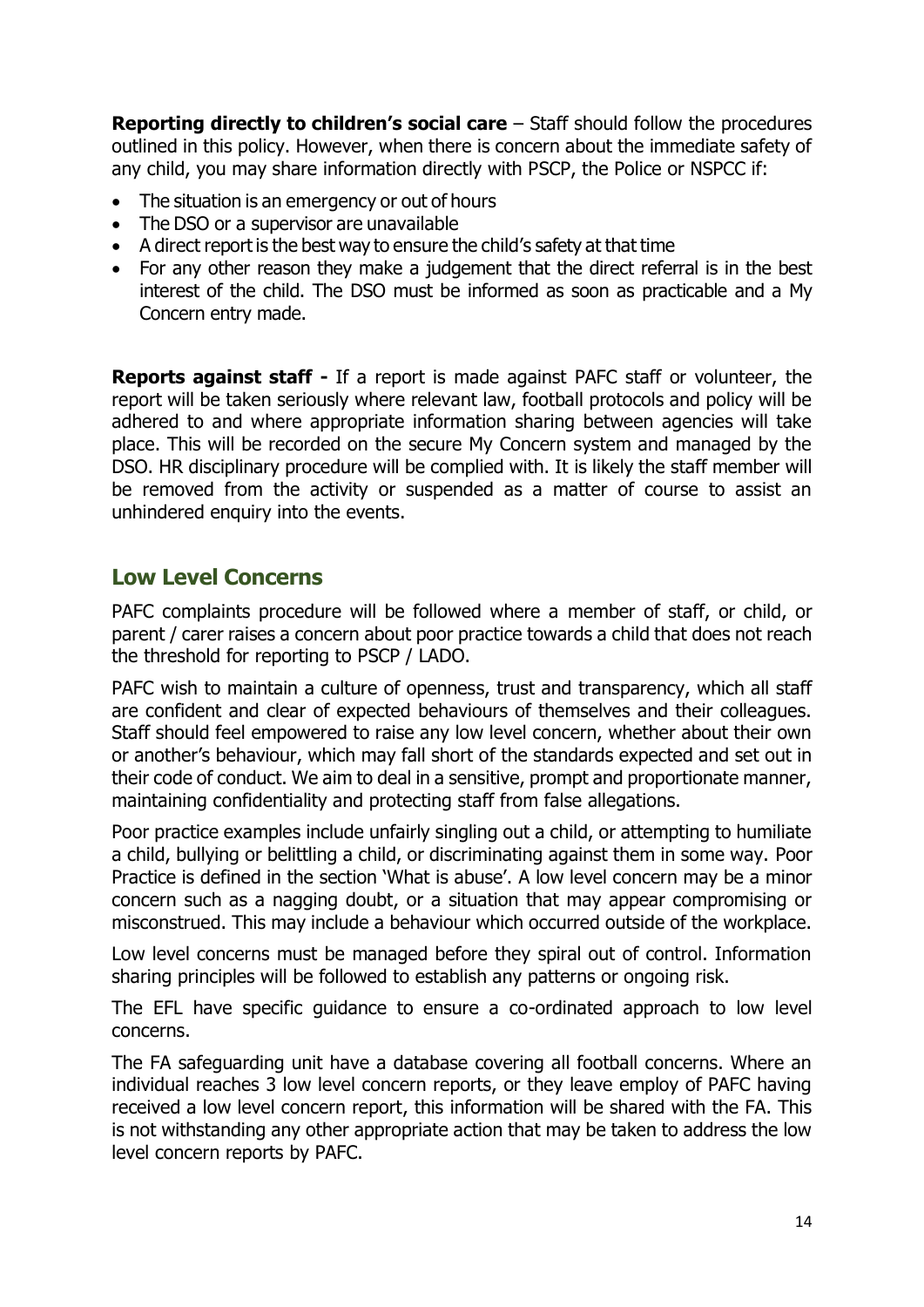All staff members should feel confident to raise any concerns of poor or unsafe practices.

**Action to be taken** - Make a My Concern report / inform the DSO when there has been a nagging doubt or poor practice has been identified. The DSO will then lead the enquiries as per any other concern that has been raised.

Other options can be considered by the reporting person: The NSPCC have a helpline for advice, or consider speaking with your manager, or make a report / complaint / grievance to HR.

If a member of staff feels this route has been ineffective, PAFC have a Whistleblowing policy, which can be used independently of the safeguarding team.

If the allegation is regarding the safeguarding team, the HR manager should be informed and the matter dealt with independently. There is nothing to prevent anyone from reporting a concern direct to external agencies such as the PSCP or the police if the reporting person is doing so in the best interest of the child.

As with all disclosures and reports, the process for managing low level concerns may result in a discipline / misconduct investigation, or a child protection investigation, or a criminal investigation. All notes or information must be securely retained as they may be required for any such investigation.

## **Confidentiality**

Information can be shared lawfully where there are concerns about the safety of an individual, and where it is in the best interests of that individual. Information sharing between organisations can improve the decision-making process, assists in early intervention, prevention and in improving outcomes for the individual.

Staff must only share safeguarding information in line with ECHR, being lawful, necessary and proportionate. All staff must be held accountable for their actions when passing personal information and must comply with the framework of this policy. All matters relating to child protection are confidential and information is disclosed on a need-to-know basis.

**Information sharing -** Data protection legislation permits data information sharing: 'If a professional has concerns about a child's welfare and believes they are suffering or likely to suffer significant harm they should share the information with children's social car'. This is reflected in 'Working Together to Safeguard Children' 2018.

Information sharing is guided by the following principles: the information is necessary, proportionate, relevant, adequate, accurate, timely and secure.

Information sharing decisions will be recorded, whether or not the decision was made to share.

**Information management** – Child protection information is stored and handled securely in line with the Data Protection Act 2018 and GDPR. Information will be stored separately from other records on My Concern, which is a secure place with limited access to designated people, in line with the NSPCC guidance on Child Protection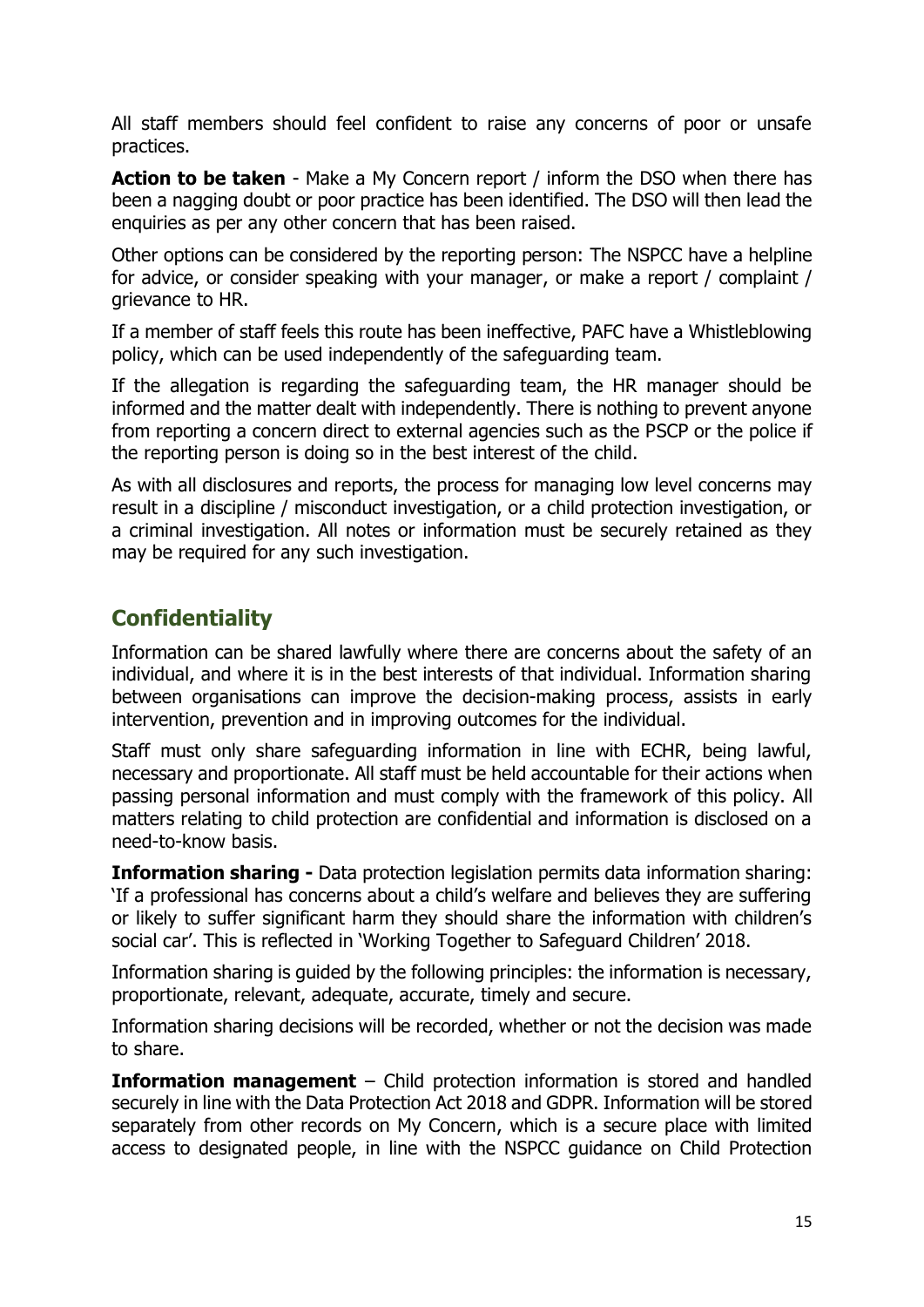Records Retention and Storage. My Concern is the secure safeguarding case management system and is approved by the EFL.

Physical or written information will be secured in a locked facility.

The DSO will normally obtain consent from the child and, or parents / carers to share sensitive information within PAFC or to agencies. When there is good reason to do so, the DSO may share information without consent, and will record that reason.

Child protection records may be exempt from the provision of the Data Protection Act, which means there may not be an automatic right for parents / carers to see them. If a request is made to any member of staff the DSO must be informed.

The Data Protection Act and PAFC's data protection policies do not prevent staff from sharing information with relevant agencies, where that information may help to protect a child.

PAFC have a risk register, for which safeguarding is included, this will reduce or negate risk and enable an ongoing evaluation process.

**Files on children** – Concerns are recorded securely on My Concern, which is overseen by the DSO. The case management process records how concerns have been received, responded to, and dealt with.

**Whistleblowing** – PAFC views the reporting of concerns by members of staff as a vital element of maintaining the core values. Individuals are strongly recommended to report incidents of malpractice, where policy, protocol or law may have been breached by another member of staff. Failure to report such a matter may result in disciplinary or criminal action. PAFC have a whistleblowing policy published on their website.

**Referral management** – All concerns raised will be dealt with in a swift and confidential manner. When the concern could be of a serious nature a referral to the police or PSCP should be made at the earliest opportunity.

Where a concern is raised through My Concern, or directly with the DSO, the matter will be dealt with as a matter of urgency, usually within one working day.

**Record keeping and confidentiality** – All incidents and concerns will be taken seriously, accurately recorded, acted on as appropriate, and confidentially retained. Records will be reviewed to identify patterns of behaviour that may raise a concern. All information collected and stored, will be treated with sensitivity and handled in accordance with data protection legislation. There may be a requirement to refer matters to the governing body or PSCP.

#### **Consent**

PAFC recognise the importance of approaching the individual needs of the child in the appropriate way and according to law and statutory guidance.

Where a child is at risk of harm, consent to act on concerns is not normally required in law, although PAFC recognise that consent and consultation with those with parental responsibility is considered best practice, unless this would put the child at greater risk of harm.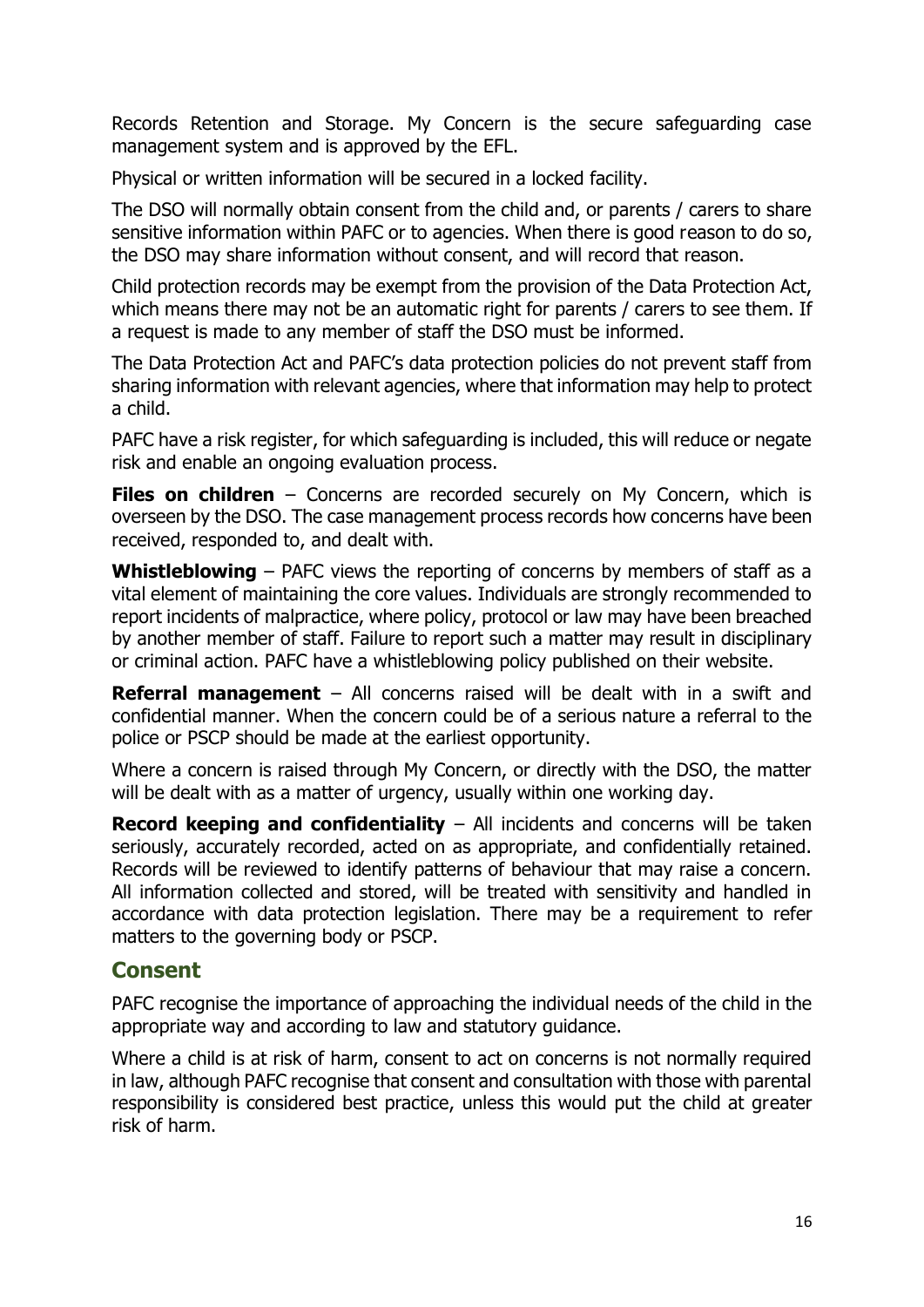**Children:** We will always respect your right to have your say when a decision that affects you is being taken. We will take your views into account and always act in your best interests.

**Parents:** We will consult with you and obtain consent as a matter of course, unless we consider that informing you will put your child at greater risk of harm.

Care will be taken to obtain consent from all of those with parental consent, where a parent or legal guardian cannot give consent at that point, and where it may be required, we will always act in the best interest of the child.

#### **Partnerships**

PAFC works closely with statutory agencies, football regulators and appropriate organisations and follow the safeguarding information sharing principles.

PAFC work in partnership with Plymouth Safeguarding Children Partnership and other relevant multi-agency partnerships, including the Plymouth Prevent Partnership. PAFC abide by safeguarding information sharing protocols with statutory agencies, including the police.

PAFC work closely with the FA and EFL safeguarding teams to ensure compliance with a football wide governance.

There are regular meetings between the safeguarding teams of PAFC and the ACT, to confirm strong team working and collaboration.

When a referral has been made, or The FA / EFL have been informed, or other partner agencies have been informed, the DSO will remain the PAFC point of contact and work in partnership in line with relevant protocols and information sharing agreements. The DSO will remain in contact with HR and the board as appropriate depending on circumstances.

When there is a decision not to refer there are numerous considerations to be made and a record must be made of the decision-making process and communication with the individuals involved.

When speaking with children and young people, consideration should be given to how easily the individual is influenced, whether they fully understand what has been said and may not normally have people listen to their views.

A victim centred approach to safeguarding is at the centre of the PAFC ethos. Wherever possible the individual will be involved in every aspect of managing the concern.

## **Support**

Child abuse is devastating for the child and can result in distress and anxiety for staff who become involved.

We will support children, their families and staff by:

• Taking all suspicions and disclosures seriously.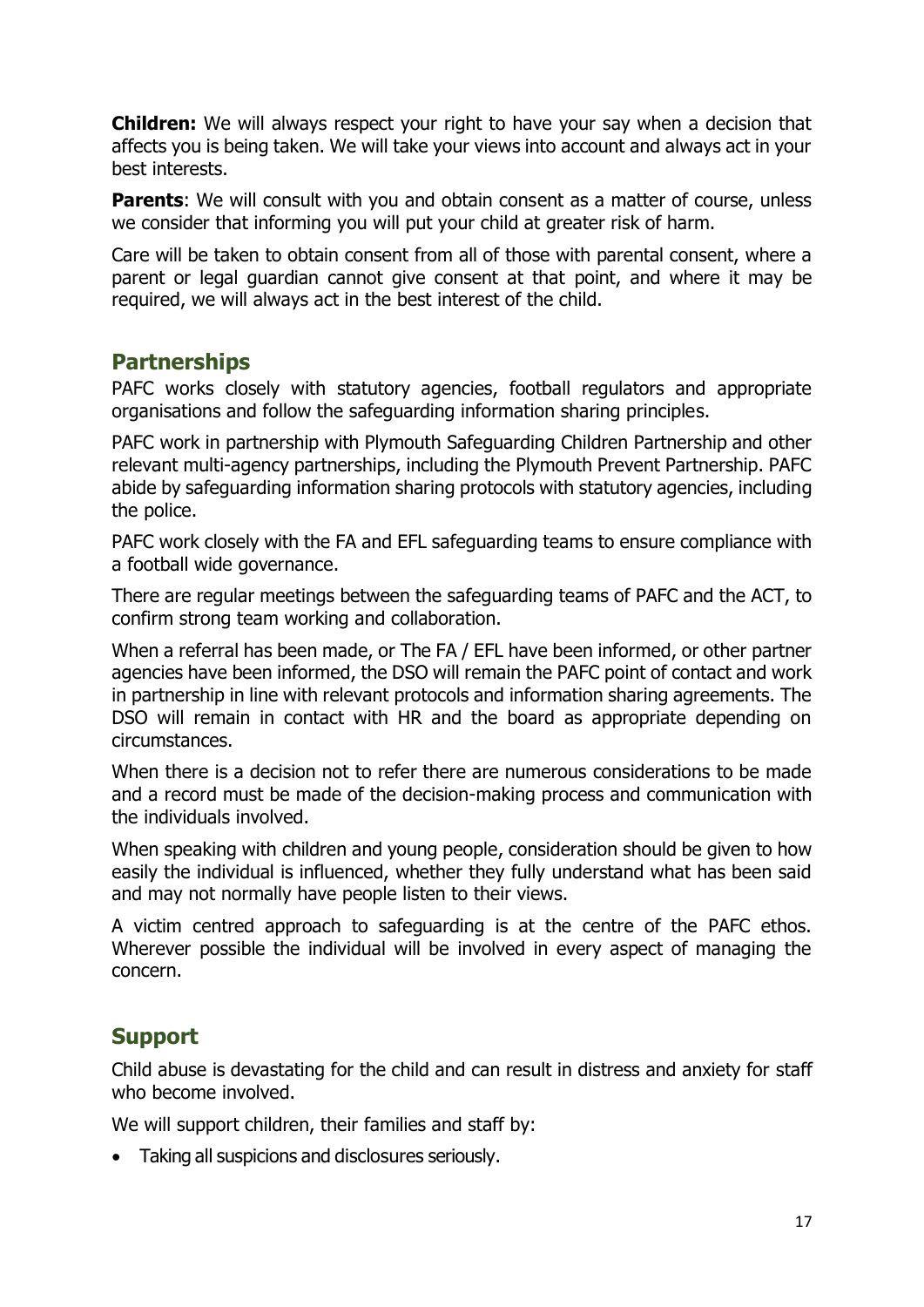- Nominating a link person who will keep all parties informed and be the central point of contact.
- Where a member of staff is the subject of an allegation made by a child, separate link peoplewillbenominatedtoavoidanyconflictofinterest.
- Responding sympathetically to any request from children or staff for time out to deal with distress or anxiety.
- Maintaining confidentiality and sharing information on a need-to-know basis only with relevant individuals and agencies.
- Storing records securely.
- Offering details of helplines or other avenues of external support.
- Following the procedures laid down in our child protection, whistleblowing, complaints and disciplinary procedures.
- Co-operating with relevant statutory agencies.

#### **DSO Procedures**

PAFC is not an expert in child protection and refers issues to the appropriate agencies and governing bodies. All information received will be dealt with confidentially and shared on a need-to-know basis.

PAFC operate in an open and transparent manner. Any concerns relating to a member of staff or volunteer, should be recorded via the 'My Concern' App and the DSO informed. PAFC record all allegations and follow Low Level Concerns principles.

Where necessary PAFC will work in partnership with the Local Authority Designated Officer (LADO), the FA Safeguarding Case Management Team and EFL Safeguarding Team. PAFC have a whistleblowing policy.

When an allegation against a member of staff is made, this procedure must be followed. It is rare for a child to make an entirely false or malicious allegation, although misunderstandings and misinterpretations of events do occur.

When notified of an allegation of abuse by a staff member, the DSO will:

- Ensure the child is removed from any immediate risk of harm
- Consider the welfare of all parties involved
- Confirm the report is recorded on My Concern
- Review the information and confirm and evidence is secured
- Complete a risk assessment as necessary
- Obtain a written factual statement from the person making the report
- Any account or statement made by a child, will be written in their words.
- Any reports must contain only facts, not conjecture or opinions
- All written records are to be securely retained
- If the report involves an allegation regarding a member of staff, and where the threshold is met, it will be reported to the LADO within one working day
- The DSO will manage any referrals in accordance with legislation and information sharing protocols

Where appropriate we will co-operate with the lead investigator. Care will be taken to monitor the seriousness of the report as new information comes to light. If information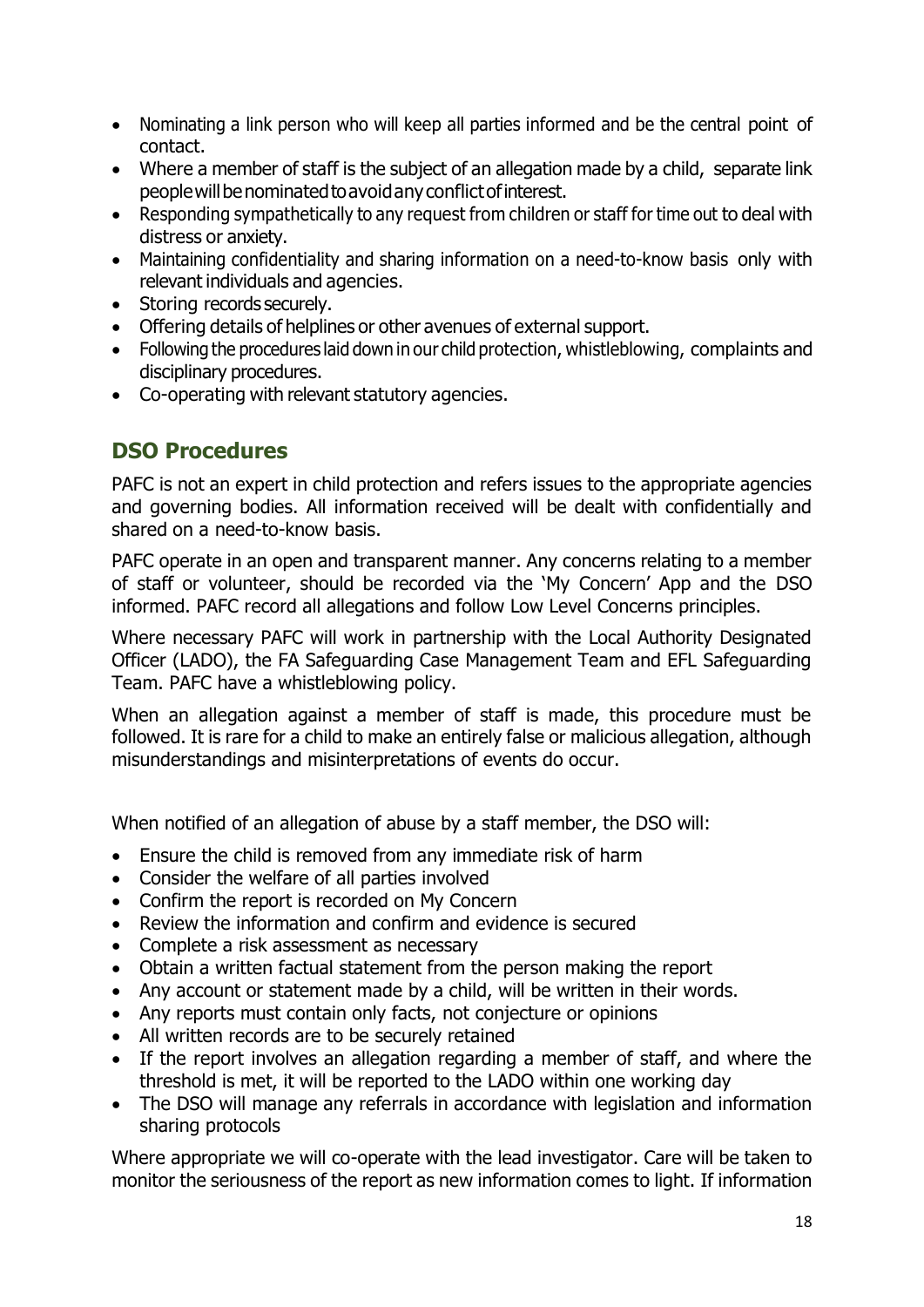comes to light to suggest it is a false allegation, we will enquire what made a person make such a report, and if there are other sources of risk to them.

If the concern occurred outside of PAFC, the DSO will inform the PSCP, or other local authority where the child lives.

The parents/carers of the child will be informed as soon as possible following advice from the PSCP or the police.

If the allegation relates to a member of PAFC staff, the DSO and or the SSM will:

- Liaise with the Head of Media in order to liaise with the FA media team and agree a holding statement if required.
- Inform the football governing bodies; [safeguarding@thefa.com](mailto:safeguarding@thefa.com) and [safeguarding@efl.com](mailto:safeguarding@efl.com)
- If the SSM is not available an appropriate board member must be informed
- Inform the HR Manager and the appropriate head of department

Staff who are the subject of an allegation have the right to have their case dealt with fairly, quickly and consistently. They have the right to be informed of its progress. Suspension is a neutral act and may assist the unhindered investigation of the concerns. However, this is not the default option and alternatives to suspension will be considered. In some cases, a suspension will be the best way to protect the interests of both the child and the staff member. If a member of staff is suspended, they will receive support and a named point of contact.

**Non-Recent Allegations -** Allegations concerning staff who no longer work at PAFC, or non-recent allegations (some refer to this as historic cases), will be reported to the LADO, the police, the FA Safeguarding Unit and the EFL Safeguarding Team, even if the alleged perpetrator of the abuse is believed to be deceased.

## **Good Practice**

PAFC accept the moral and legal responsibility to comply with the duty of care to protect and safeguard the young and adults at risk. PAFC promote an organisational culture to ensure all children and young people are respected as individuals and can raise their concerns with confidence.

To meet and maintain our responsibilities towards children we need to agree standards of good practice which forma a code of conduct for all staff.

Good practice and staff conduct includes:

- Provide a safe environment for children and young people
- Treating all children with respect and in accordance with their needs
- Setting a good example by conducting ourselves appropriately
- Involving children in decisions that affect them
- Encouraging positive, respectful and safe behaviour among children
- Being a good listener
- Staff are encouraged to act responsibly and help children keep themselves safe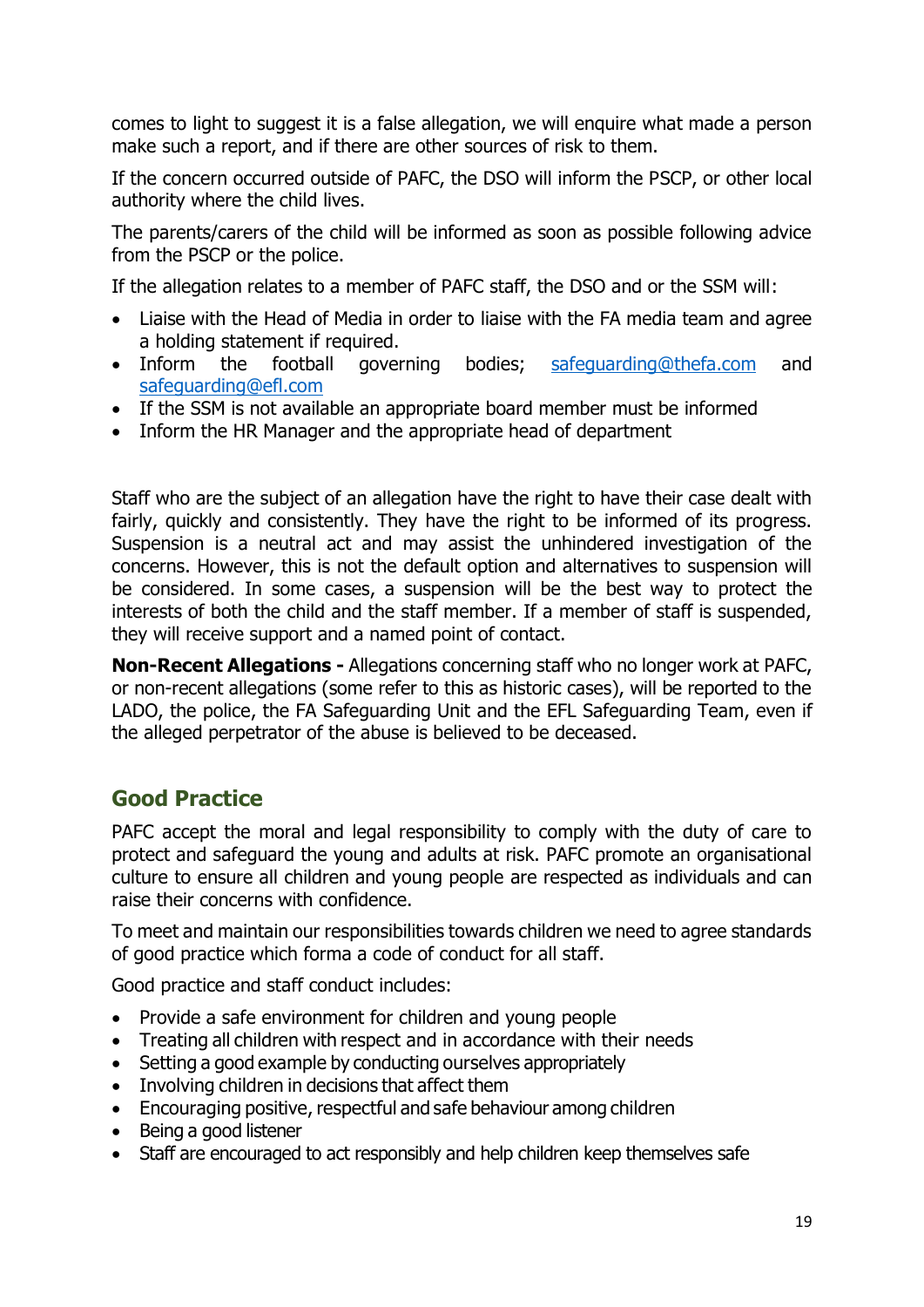- Staff who come into contact with children need to be conversant with the other PAFC safeguarding policies
- Being alert to changes in a child's behaviour and to signs of abuse, neglect and exploitation
- Recognising that challenging behaviour may be an indicator of abuse
- Asking a child's permission before initiating physical contact, such as physical support during a sporting activity or administering first aid.
- Maintaining appropriate standards of conversation and interaction with and between children and avoiding the use of sexualised or derogatory language.
- Being aware that the personal and family circumstances and lifestyles of some children lead to an increased risk of abuse.
- Working in an open environment and within sight or hearing of others.
- Reporting concerns about a child's safety and welfare.
- Following the PAFC's policy with regard to relationships with children and communication with children, including on social media.
- Challenge unacceptable behaviour and report poor practice

**Activities** – Safe working practices are based on PAFC safeguarding policies and protocols, which safeguard children and young people from harm and potential abuse as well as protecting staff by providing a framework to work within, reducing allegations which can arise from vulnerable or compromising situations.

- Securing parental consent in writing for all activities (including photography and first aid)
- Following staff codes of conduct
- Accurate record keeping (including accidents, treatment, personal notes, complaints, compromising situations)
- Risk assessments completed prior to activities (including events and trips)
- Adequate supervision levels to prevent misbehaviour and or peer abuse
- Promoting and respecting the rights of children
- Promoting a child centred perspective and equality

Inclusive good practice – PAFC encourages inclusivity and provides opportunities for children and young people regardless of any additional needs or vulnerabilities, promoting equality and diversity.

## **Safeguarding Staff**

Safeguarding is also about ensuring that all staff, volunteers and partners understand the role that they play in protecting vulnerable people. Across PAFC there will be a wide range of employment and deployment arrangements involving full-time or part-time permanent staff, consultants, matchday staff or volunteers.

Our staff is what makes this policy 'live'. This means all members of staff who are involved in training, managing, supervising or caring for children must work conscientiously to help keep thosein their caresafe from harm.They must also be aware of how to keep themselves and their colleagues safe from having allegations made against them by maintaining professionalboundaries andavoiding behaviourthatmaybemisinterpretedbyothers.Inturn thishasa directimpacton maintaining the reputation of PAFC.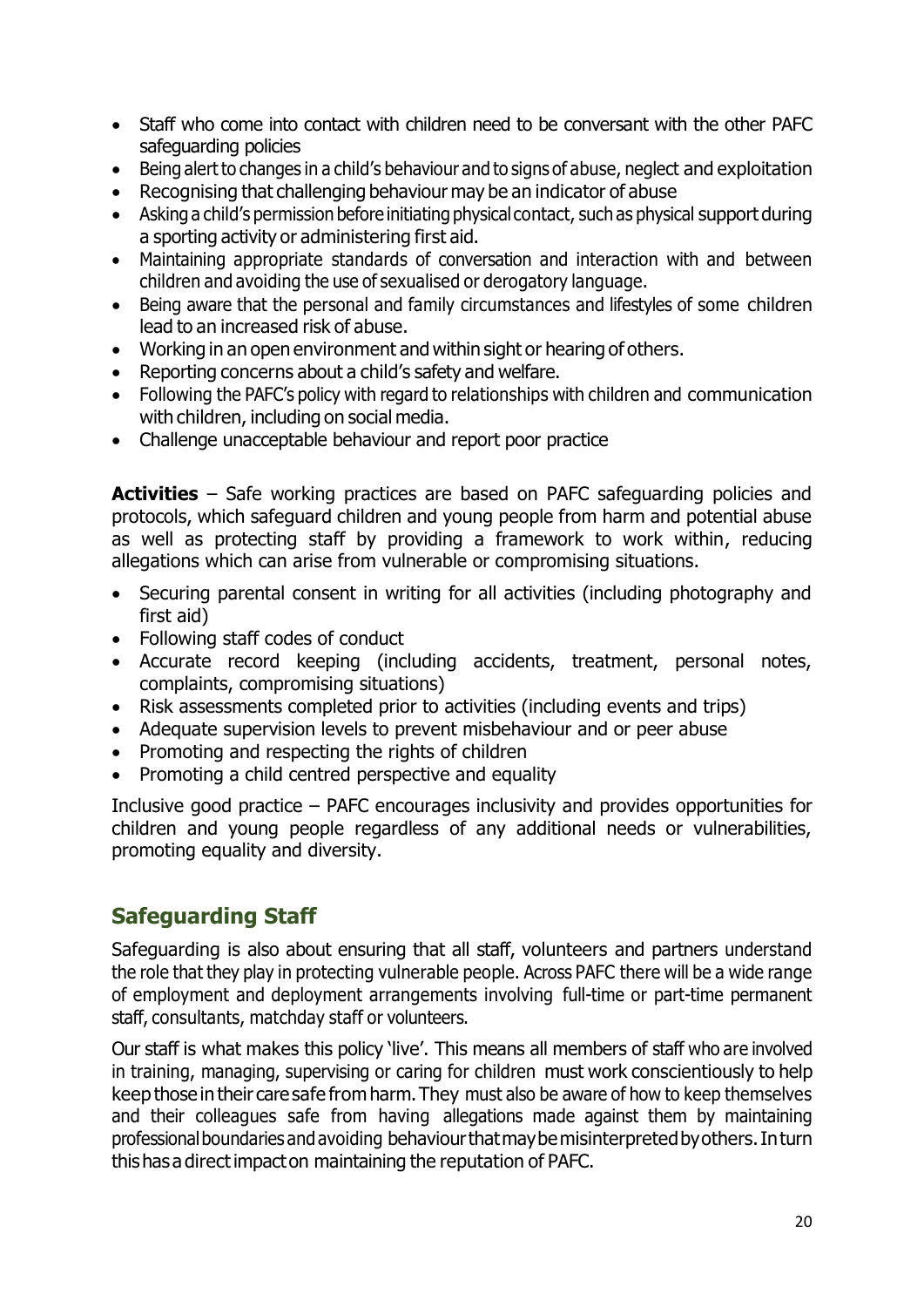**Staff handbook** – PAFC have a staff handbook which outlines safer working practices and applies to all staff.

**Safer Recruitment** – Those who apply for a role that involves working with children, young people, or adults at risk are subject to the safer recruitment principles. PAFC have a safer recruitment policy. The EFL provide an eligibility guide to assess who requires a DBS certificate and what level check is required. There will be follow up checks on references and qualifications, in addition to safeguarding questions in an interview. There may be open-source online checks made.

**Safeguarding induction** – Each member of staff will receive an induction by the DSO to ensure they are aware of PAFC policies, expectations, behaviours at work and away from work, including their online presence.

**Safeguarding training** – Each member of staff will complete the EFL online safeguarding training. There is a pass rate of 80%. The training will be retaken in line with the appropriate schedule.

**My Concern** – All appropriate staff and supervisors will be invited to register with My Concern, the EFL approved online safeguarding management system, which will allow easy reporting of concerns.

**DBS** – As per the safer recruitment, all staff engaged in regulated activity, or fit the criteria for the EFL Eligibility Guide must have a valid PAFC DBS and/or allow permission for regular update service checks.

**CPD** – Staff are responsible for their own continued professional development, which includes certificate renewals, first aid, and updating their DBS with any change of circumstance.

**Code of conduct** – Academy staff will be required to annually sign the code of conduct and a self-declaration to register any change of circumstance.

**Staff / child relationships** – PAFC provides advice to staff regarding their personal online activity and has strict rules regarding contact with children, whether in person or electronically. Any breach of these rules may result in disciplinary action or child protection investigation. We will work in partnership with statutory agencies and sport governing bodies.

Staff should ensure they maintain a professional relationship with all children, young people and adults at risk.

Staff working with young people up to the age of 18 in an education setting (the academy) are now encompassed in the updated KCSIE 2021 guidance regarding position of trust.

Staff must not engage with any sexual relationship with any person while an unequal power relationship occurs.

When a young person has reached the age of 18, PAFC disapproves of any relationships between staff and a young person for whom they have previously been responsible for.

**Abuse of position of trust** – All staff are aware that any inappropriate behaviour towards children or young people is unacceptable and likely to be unlawful. All conduct towards children and young people must remain professional.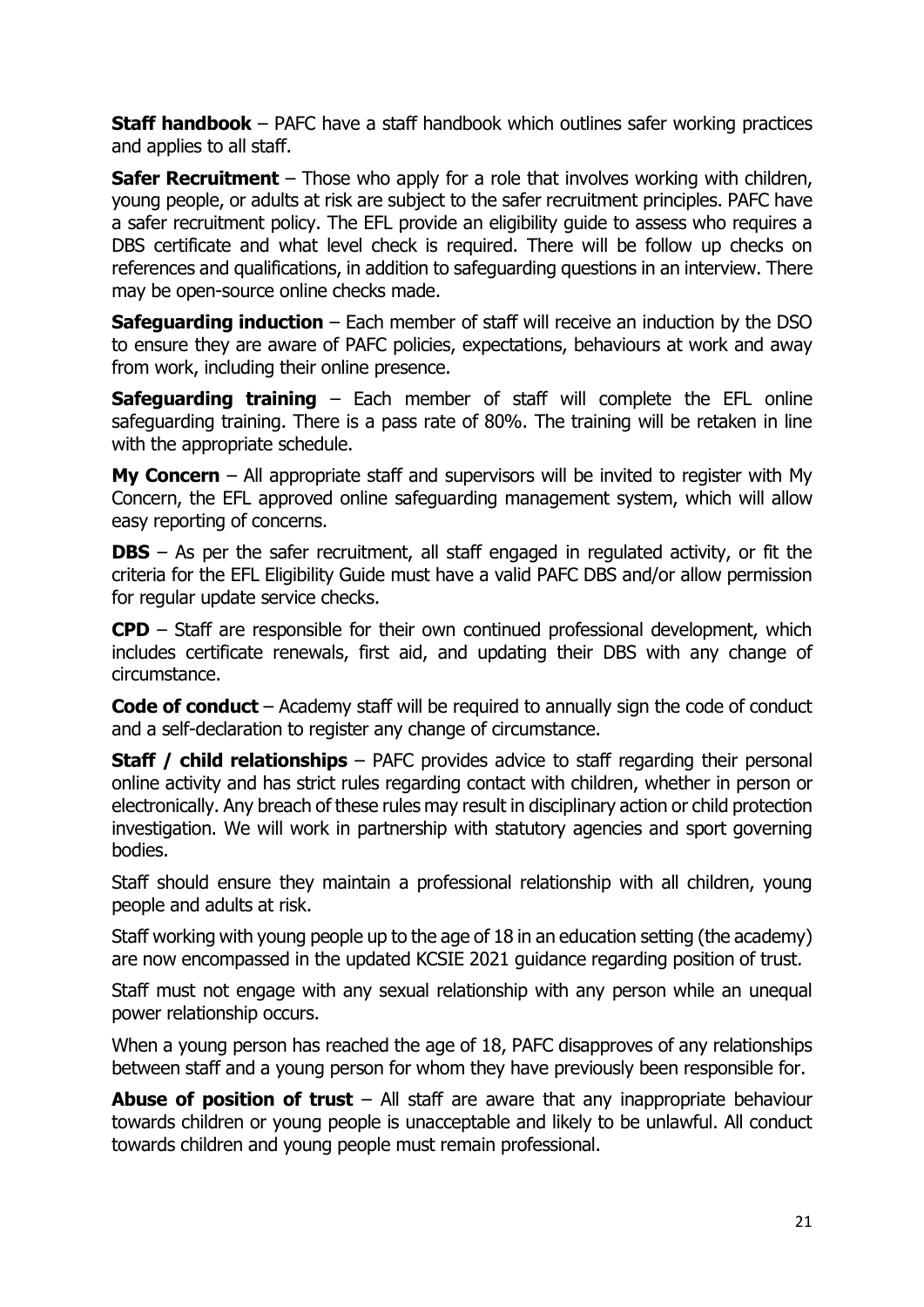The Sexual Offences Act 2003 states it is an offence for a person over the age of 18 to have a sexual relationship with a person under 18, where that person is in a position of trust, even if the relationship is consensual. The KCSIE 2021 guidance further protects the rights of under 18-year-olds in an education setting (the academy).

Staff must report any concerns they have about another staff member. If they fail to do so they may be liable to disciplinary action or a criminal investigation. A report must be made by My Concern, or alternatively contact the DSO directly.

**Codes of Conduct** – All academy staff, parents and players are required to annually sign a code of conduct. This encourages a safe environment for our children and young people, where everyone behaves in a responsible manner.

PAFC participates in national and local campaigns highlighting and promoting the ethos of our players to be respected and speak out if they have any worries or concerns.

**Whistleblowing** – PAFC views the reporting of concerns by members of staff as a vital element of maintaining the core values. Individuals are strongly recommended to report incidents of malpractice, where policy, protocol or law may have been breached by another member of staff. Failure to report such a matter may result in disciplinary or criminal action. PAFC have a whistleblowing policy published on their website.

**ICT** – PAFC use IT in many ways, its use will continue to grow and change with new technology. PAFC use IT to communicate with supporters, customers, players, the media and parents of our young players. PAFC will:

- develop and maintain clear policies on suitable and appropriate use of internet, email, SMS, messaging groups, apps and social media
- Ensure that child related information for players will only be sent electronically to parents.
- raise awareness amongst young participants (especially Academy players) regarding safer internet and social media use in respect of their position
- raise awareness, through training and internal communications, with the staff regarding appropriate use of such media and the importance of both professional and personal online activity
- Have a zero-tolerance approach to online exploitation or peer abuse
- Respond quickly and appropriately to inappropriate use of the internet and social media by players, participants and members of staff.

## **Staff Training**

It is important that staff receive training and awareness to enable them to recognise the possible signs of abuse, neglect, and exploitation and what to do if they have a safeguarding concern.

New staff undergo a safeguarding induction as part of PAFC safer recruitment, which includes an introduction on how safeguarding weaves through everyday activity in line with the PAFC vision and behaviour expectations, familiarisation with the PAFC safeguarding policies, safe working practices, reporting concerns and the details of the DSO. Any gaps will be identified and any training needs addressed.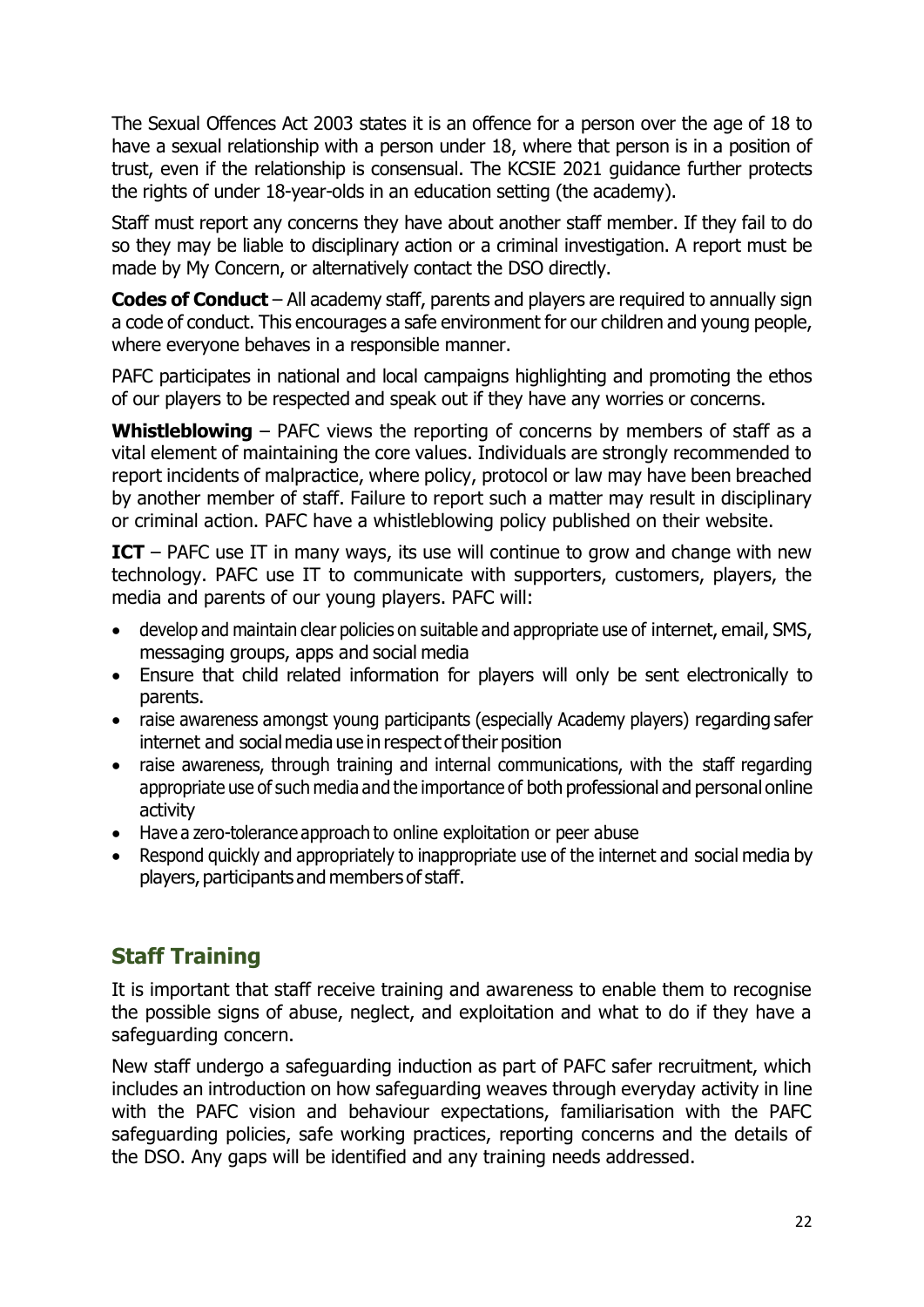In appropriate roles there is mandatory FA safeguarding training, which is required to be regularly taken.

The EFL provides safeguarding training for all staff, which is taken following induction and at the recommended intervals.

The Single central Record will be updated for those in regulated activity or where a DBS is also required.

The DSO and SSM have regular EFL mandatory training they attend as prescribed. This increases their safeguarding knowledge within the football setting.

The DSO is Level 3 Safeguarding trained and this must be refreshed every 2 years. There is also optional local safeguarding training held by the PCSP, for which the DSO is able to attend.

The DSO has regular meetings with the board in which they cascade essential safeguarding information, legislation and training.

The Academy has twice yearly safeguarding training from the DSO. New legislation is cascaded, current issues (locally and nationally) are discussed, and training on key safeguarding elements is completed.

#### **What is Abuse**

Abuse is the misuse of the power and control one person has over another. Abuse is not based on whether there was an element of intent, but rather that harm was caused, or the risk of harm on the individual.

An incident may be a single occasion or multiple acts. Abuse can be an inaction or lack of action that causes harm or the risk of harm. Abuse can be; intentional or unintentional, is not necessarily a criminal act and is a violation of their human and civil rights.

Abuse can occur in any context in any place, whether at home or the workplace, in a care setting or in public. Where many people consider somewhere safe, this is not necessarily the case for a child or young person. PAFC must remain a safe place, where children and young people are confident to report a concern that happened outside of a PAFC activity.

It is not the responsibility of PAFC staff to decide that abuse is occurring, but it is their responsibility to act on any signs or concerns.

In respect of children, there are 5 categories of abuse, these are based on the 'Working Together' 2018 mandatory guidance published by the UK Government and endorsed by the NSPCC. Other forms of abuse are linked to these categories. The below list gives a definition of the type of abuse and how that may relate to an elite football environment.

**Neglect** – The ongoing failure to meet a child's basic needs. A child may be left hungry, dirty, without proper clothing, shelter or supervision. This may form a wider neglect of: physical - where basic needs such as food, clothing or shelter are not met, or they have not been kept safe; educational – the parent does not ensure the child is given an education; emotional  $-$  a child is not nurtured or given stimulation, this could be through ignoring, humiliating, intimidating or isolating them; medical  $-$  a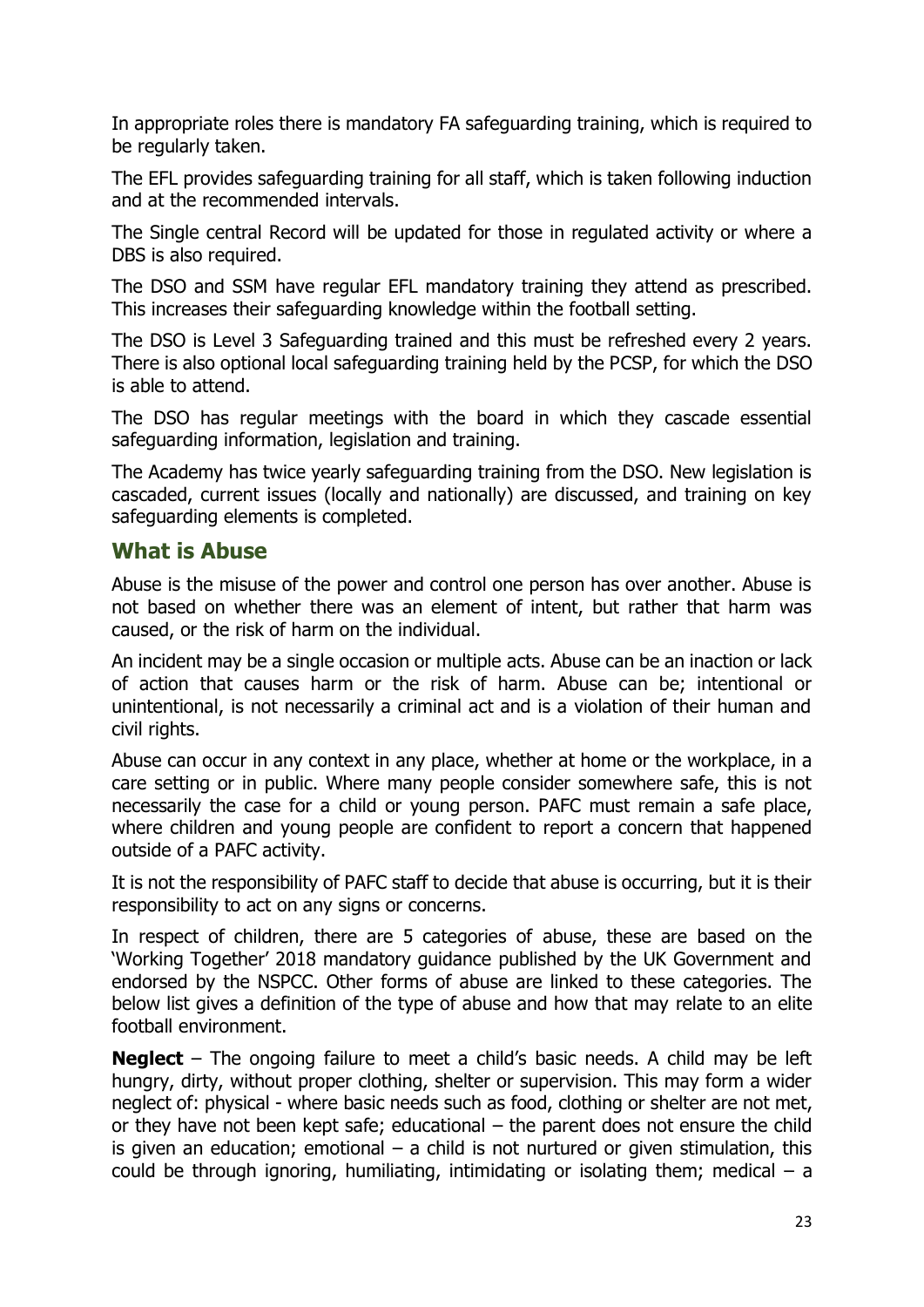child is not given the correct healthcare, which includes refusing dental or other appointments or recommendations.

In football this may include not having the proper supervision, clothing or encouraged to play while injured. It may occur if a young person's needs are disregarded before, during or after training or a game.

**Physical abuse –** When someone hurts or harms a child or young person on purpose. This includes; hitting, slapping, kicking, shaking. Throwing, poisoning, burning or scalding, biting, scratching, breaking bones or drowning. This list is not exclusive, and includes any way of causing intentionally causing physical harm and also includes making up symptoms or causing a child to become unwell.

In football this may include inappropriate training methods for the age group or being allowed to play while injured. Furthermore, any physical act such as hitting, restraining or manhandling.

**Sexual abuse –** When a child or young person is sexually abused, they are forced or tricked into sexual activity. They may not understand that what is happening is abuse or that it's wrong. They may be afraid to tell someone. Sexual abuse can happen anywhere, and it can be in person or online. There are 2 types of sexual abuse; contact – where an abuser makes physical contact with a child, whether touching (clothed or not), using a body part or object to rape or penetrate, forcing a child to take part in sexual activities, or making a child touch someone else. Non-contact – this can be in person or online and includes, flashing, showing pornographic material, exposing a child to sexual acts, making them perform a sexual act to themselves, forcing a child to make, view or share child abuse images or videos, or forcing a child to take part in sexual activities or conversations online or through a smartphone.

In football this may include inappropriate touching, sexually explicit jokes or conversations between adults in the hearing of a child, or taking of an image and altering it for a sexual nature.

**Emotional abuse** – Any type of abuse that involves the continual emotional mistreatment of a child. This can include deliberately trying to scare, humiliate, isolate or ignore a child. Further emotional abuse can include; constant criticism, threatening, shouting, calling names, making the child subject of jokes or sarcasm to hurt them, blaming or scapegoating, making a child perform degrading acts, trying to control their life, pushing a child too hard and not recognising their limitations, exposing a child to upsetting events (such as drug misuse or DA), failing to promote their development, not allowing friends, persistently ignoring them, being absent, manipulating a child, never saying kind things or praise, or never showing emotions in interactions with a child (emotional neglect).

In football this may be constant criticism from parents, coaches abusing their power or imposing unrealistic pressure to perform, or using derogatory language referring to a player's cultural heritage.

**Bullying -** Behaviour that hurts someone else. It includes name calling, hitting, pushing, spreading rumours, threatening or undermining someone. It also includes nonverbal abuse, emotional abuse, exclusion, constant criticism, hiding or damaging belongings, controlling or manipulating someone, making silent or abusive calls. If the type of bullying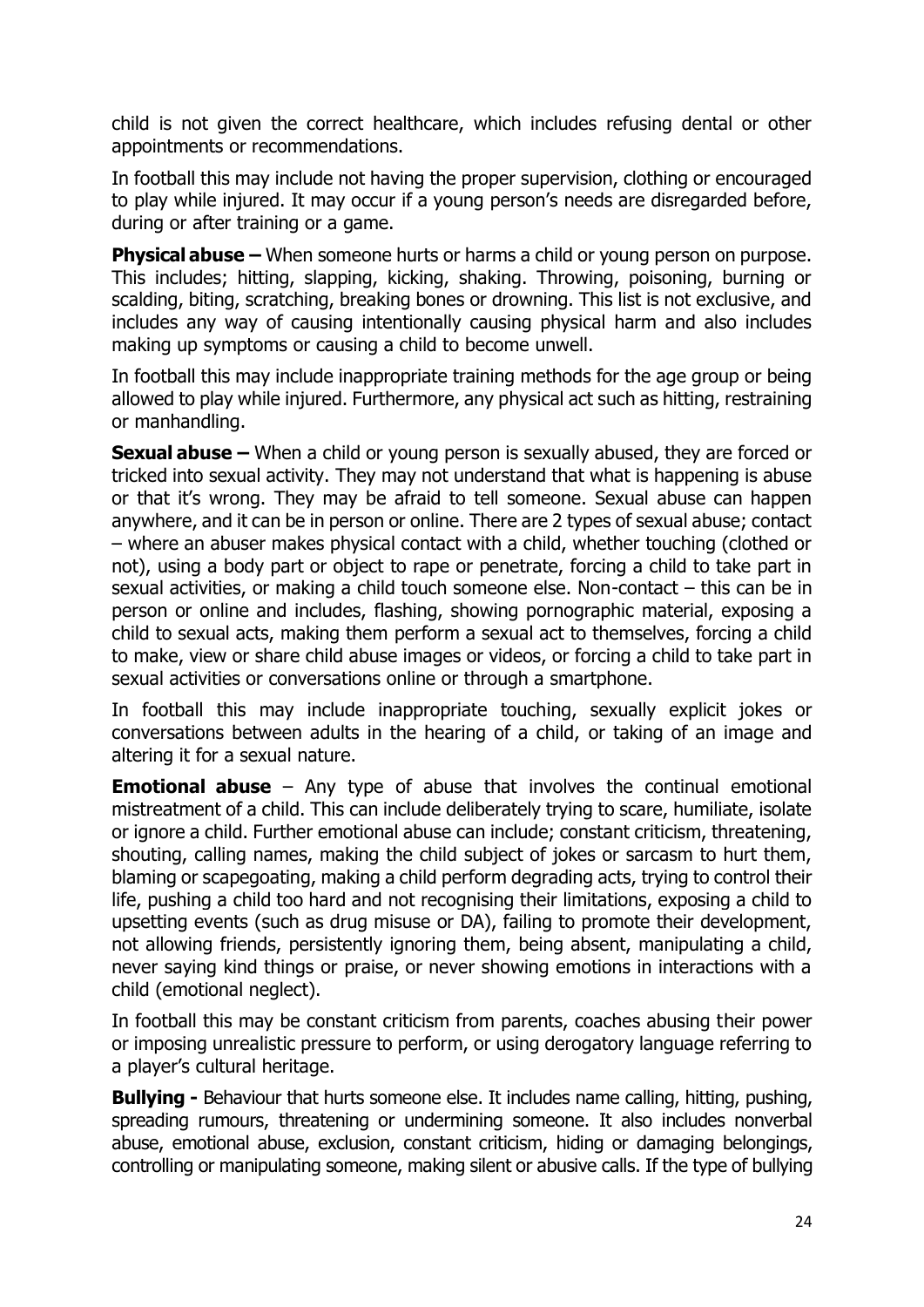discriminates due to a person's race, sexuality or because they have a disability it can be a hate crime.

If a person is perceived to be 'different' from others, they could be at greater risk. Actions may include unfair or less favourable treatment, culturally insensitive comments, insults and 'banter'.

In football this may be a parent who pushes too hard, a coach who treats some players less favourably, or wants to win at all costs, or a player who intimidates or excludes another. Football has a competitive nature and create or support an environment for a bully if other individual or the club are unaware. The victim is often weaker and less powerful and the outcome painful and distressing.

**Cyber bullying** - takes place online, and be done remotely via phone, Apps, social media as well as online. This can include; sending threatening or abusive texts, creating and sharing embarrassing images or videos, trolling, exclusion form online games or friendship groups, online shaming, setting up hate sites, encouraging hate crime, taking part in an abusive poll, creating fake accounts, creating or sending sexual images, (also known as nude and semi-nude photos).

## **Additional Child Protection Considerations**

**Online abuse** – this any type of abuse that occurs on the internet, mobile phones, social media, emails, online chats, gaming and live stream sites. Children are at risk from strangers purporting to be another person (usually an adult pretending to be a peer), or peer on peer abuse.

**Child Sexual Exploitation** – Where a child or young person is given gifts, money, drugs, status, or affection, in exchange for sexual activities. This often involves the child being tricked, (by untrue friendships or romance where they believe the relationship is consensual), and then encouraged or blackmailed to continue their activity. These children then may be used to coerce others to participate.

**Criminal Exploitation** – children and young people can be manipulated or coerced to become involved with gangs and criminal activities. This is often caused by exploitation and after being pressured or abused, they are then put into dangerous situations. This can involve the trafficking of young for criminal gain and be involved in 'County Lines', drug and criminality across different areas of the country.

**County Lines** – A term used to describe organised criminal networks involved in moving drugs from one area of the country to another. They are likely to exploit vulnerable people including children and the young to move and store money. Coercion, intimidation, violence, sexual violence and weapons will be used to force the young person to act for them. The young person may believe they are consensual to the exploitation. The exploitation and coercion may not have been in person but through the use of technology.

**Child trafficking** – where a child or young person is tricked, forced or persuaded to leave their homes and are moved or transported, where they are forced to work, commit crime, or be 'sold' on. It is a form of modern-day slavery for commercial gain. Children can be trafficked into the UK from abroad, or within the UK.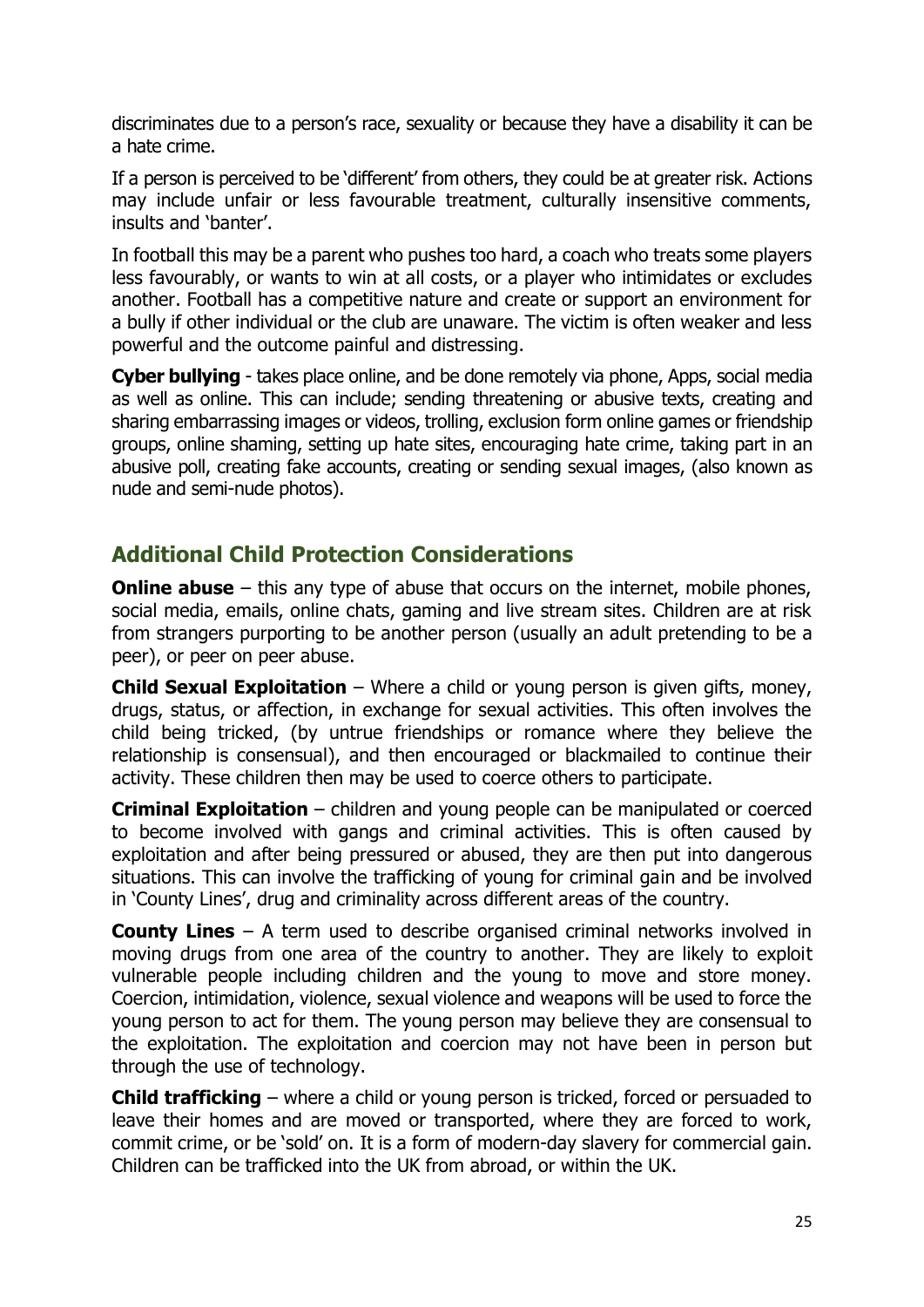**Domestic Abuse** – A child witnessing DA is a form of abuse and can have a serious impact on their mental and physical wellbeing, as well as their behaviour, which can last into adulthood. DA can occur in young people, where both people are over 16 who either; are or have been in an intimate relationship, or if they are from the same family. DA is any incident or pattern of incidents of; controlling, coercive behaviour, threatening behaviour, violence, psychological abuse, physical abuse, sexual abuse, financial control, emotional abuse, or 'honour' based violence.

**FGM** – Where a female's genitals are deliberately altered or removed for a nonmedical reason. There are no health benefits for girls or women. It can happen at several stages of a female's life, including at birth, during childhood, as a teenager, before marriage, or during pregnancy. It is illegal in the UK, whether committed here or abroad.

**Forced Marriage** – Where the marriage is not consented by one or both spouses. Duress can include physical, psychological, financial and sexual pressure. A forced marriage must not be mistaken with an arranged marriage, where the marriage is entered freely by both parties, although the families take a leading role in the choice of partner.

**Honour based violence** – are crimes or incidents which are, or may have been, committed to protect or defend the reputation or honour of the family and / or the community. They can include; physical assaults, abduction, or even murder.

**Grooming** – Where someone builds a relationship, trust and an emotional connection with a child or young person so they can manipulate, exploit and abuse them. Any person at any age can groom another and this can be over a very short time, or indeed over a period of years. Grooming activity may include; offering advice or understanding, buying gift, giving the child attention, using their professional position or reputation, taking the child or young person on trips, or using secrets and intimidation to control children. Once the trust is established, the relationship will be exploited and may include isolating the child from friends and family. The Groomer may also build relationships with family and friends of the victim to make them seem trustworthy, while making it harder for the victim to come forward.

**Peer on Peer abuse** – Children and young people can be harmed or taken advantage of by other children. This can involve any type of abuse or coercion between children, whether in person on online, including those in a relationship.

**Hazing** – Any ritual, initiation activities or situation, with or without the consent, which recklessly, intentionally or unintentionally endangers the physical or emotional wellbeing of vulnerable groups.

**Fabricated or induced illness** – a situation is fabricated by the parent / carer whereby the child is presented for medical assessment or care, often persistently and often resulting in medical procedures that are unnecessary. These symptoms and signs will cease when the child is separated from the perpetrator.

**Financial abuse** – PAFC considers that financial abuse and fraud is a further risk that may apply to young professional footballers. With the increased public attention, our young professional players may be more vulnerable as a result. If any case is identified, the DSO should be informed at the earliest opportunity.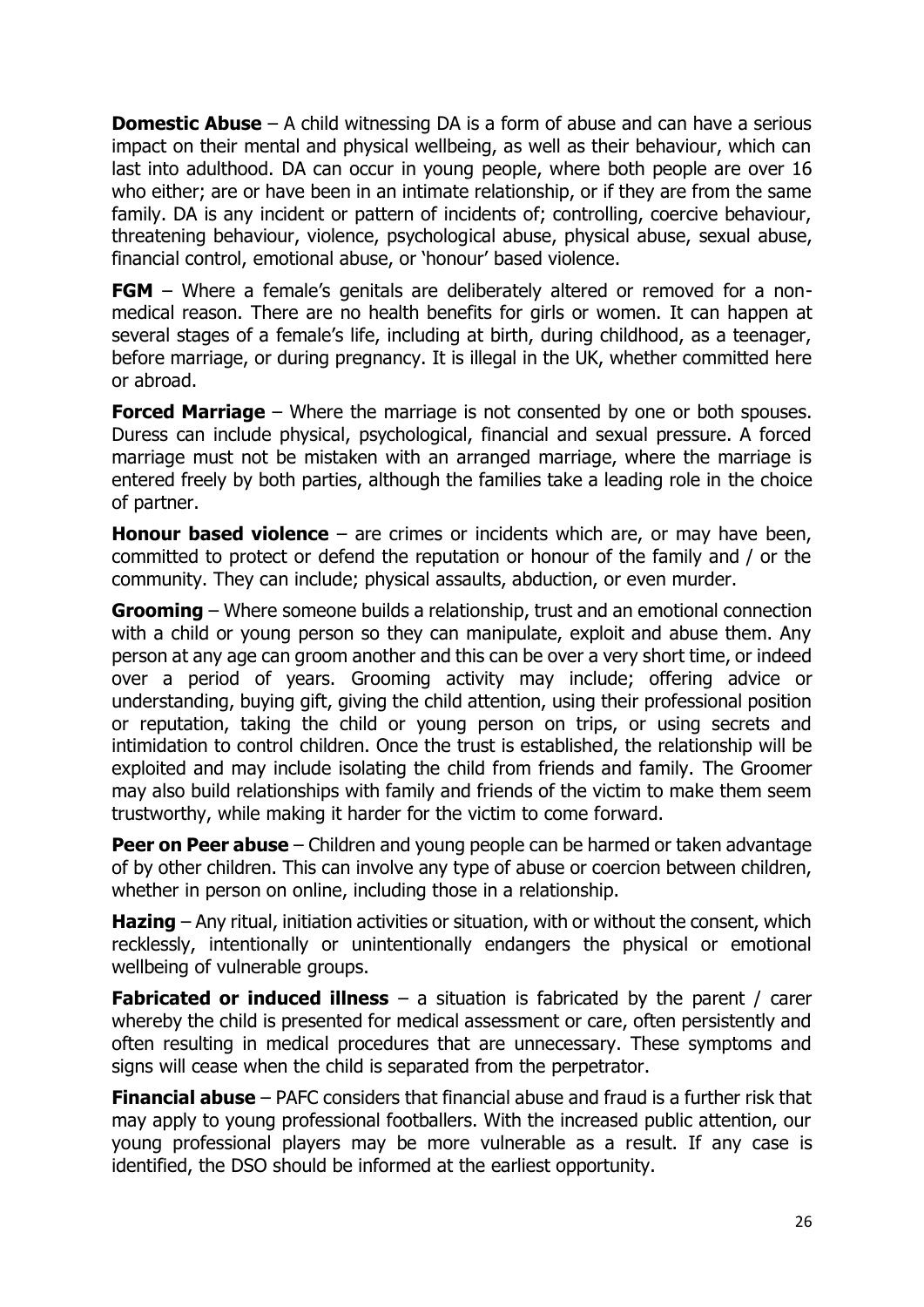**Radicalisation and Extremism** - Radicalisation and exposing vulnerable and young people to extreme behaviours is a form of emotional abuse and is a safeguarding risk. PAFC will monitor and manage these in accordance with its established processes in the event a concern is raised.

Radicalisation can take place through direct personal contact, or indirectly either online or through social media. Extremism is defined as vocal or active opposition to fundamental British values including democracy, the rule of law, individual liberty and mutual respect and tolerance of different faiths and beliefs.

PAFC work in partnership with the police and local partnerships and support the government Prevent Strategy, in order to support the most vulnerable in our community who are at risk of radicalisation. PAFC have a Prevent policy which is published on the website.

**Children with harmful sexual behaviour** – Children may be harmed by their peers. Up to 30% of child sexual abuse is committed by another person under 18. Many adult sex offenders committed their first offence as a child or young person. Sometimes children can develop sexual behaviour inappropriate for their age. Some children may make clumsy attempts at sexual behaviour that are upsetting for others and they may not understand what is and is not appropriate. It may be that a child has been sexually abused and believes that is normal behaviour when they are in a relationship with another young person. The behaviours are harmful to both children. Without appropriate intervention young people may continue their behaviours into adulthood.

Harmful Sexual Behaviour can be either; contact, such as touching, masturbation, or penetration, or non-contact, such as voyeurism, obscene communication, or exhibitionism. As soon as an incident is reported to a member of staff the matter must be reported on My Concern and the DSO will take the lead on any investigations.

**Sharing of nudes and semi-nudes** – This was previously known as and commonly referred to as 'Sexting'. Modern use of mobile devices, the internet, social media, private messaging and on-line game chats are a concerning area for safeguarding, as when a photo or message is posted, the child or young person loses control or ownership of any comment image they have shared. They may have shared the image with a friend (or someone purporting to be a friend, such as an adult abuser), the child will become vulnerable to bullying, blackmail, grooming or abuse.

It is a criminal offence to create, share, copy, or alter any explicit image of a child. While the UKCISS guidance is not to criminalise victims, the matter must be recorded and the DSO informed. No staff member is to look at, delete or copy any image. The device must be kept safe. PAFC policy 'Nudes and semi-nudes images' must be adhered to. PAFC work in partnership with PSCP, the police, statutory agencies, the football regulators and will act in the best interest of our young people to support them through distressing times. If a child is in immediate risk of harm call the police 999 and they will be able to assist that young person and where appropriate view the image.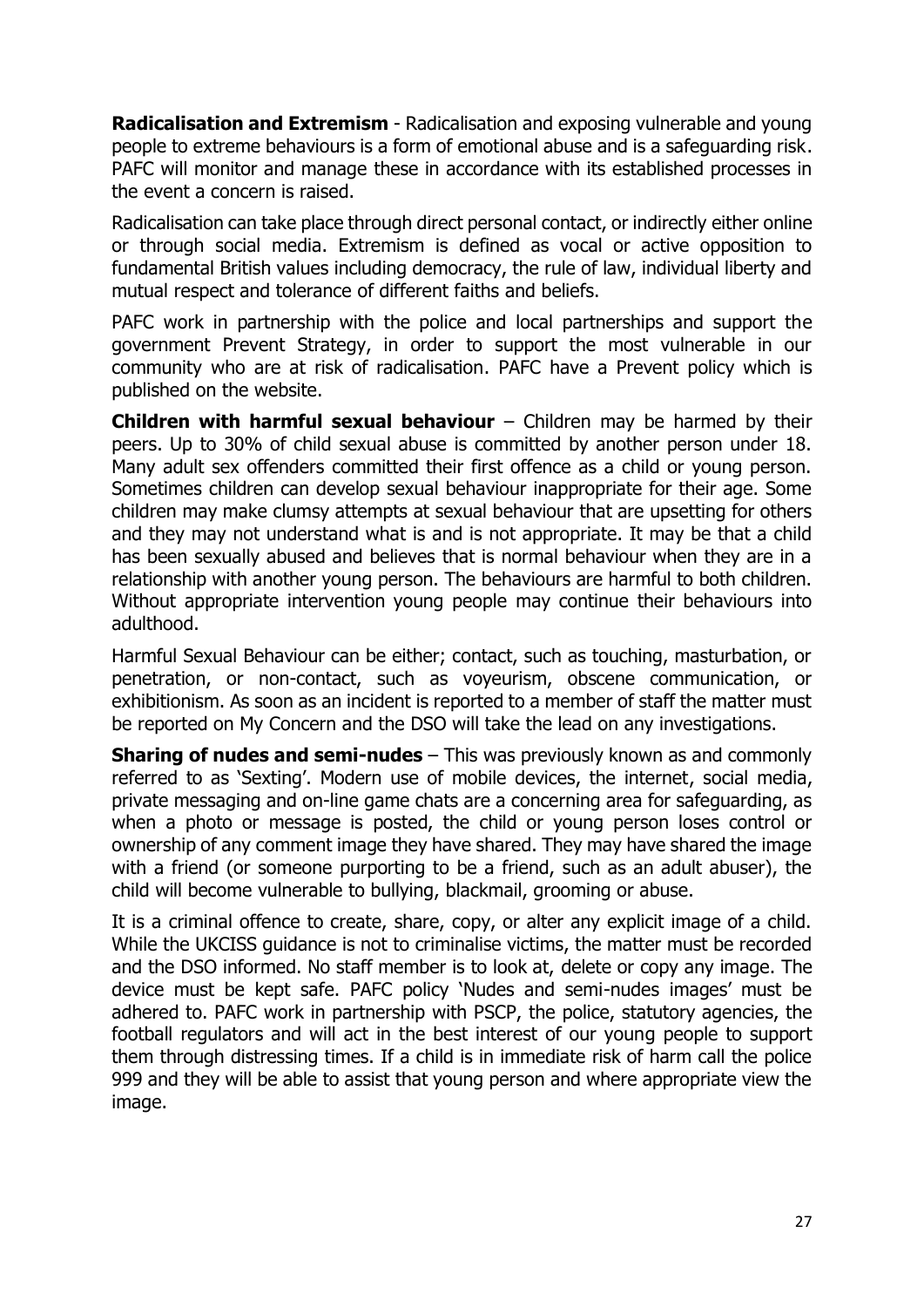**Sexual violence and sexual harassment between children –** Any unwanted act of a sexual nature is unacceptable. Factors outside of PAFC may affect the young people in our care. All victims are to be reassured and treated seriously. PAFC work in partnership with schools, statutory agencies, and the police to ensure safeguarding information protocols are followed. A perpetrator may in fact be a victim of abuse themselves and there may be wider issues involved. Sexual harassment is 'unwanted conduct of a sexual nature', which can occur online or in person. This may link into other abuse, such as; sharing of nude and semi nude images, sharing unwanted explicit content, 'upskirting', or harmful sexual behaviour. Sexual violence is an unwanted sexual act, which can include a single act of kissing without consent and more serious non-consensual or coercive acts.

**Teenage relationship abuse** – A recent NSPCC survey showed 25% of girls and 18% of boys have experienced physical violence in a relationship. Teen relationship abuse covers more than violence and other types of abuse include; pressuring a partner to have sex, controlling behaviour, or unnecessary jealousy or anger.

**Poor Practice** – A behaviour that falls short of abuse but is nevertheless unacceptable. It is essential that poor practice is challenged and reported, even where there is a belief the motives of an individual are well meaning. Failure to challenge poor practice can lead to an environment where abuse is more likely to remain unnoticed. Poor practice occurs when the needs of the child is not afforded the necessary priority compromising their welfare. PAFC use the 'My Concern' safeguarding case management system and expect all staff to report incidents of poor practice as they fall within the description as outlined in the section 'Low Level Concerns'. Examples of poor practice would include; concerning practices, uncomfortable situations, safety concerns, language used, unnecessary singling out of a child, or indeed any 'nagging doubt'.

**Infatuations** – a vulnerable person may develop an infatuation with a member of staff who works with them. Such situations should be handled sensitively. Staff must beware that in such circumstances, there is a high risk that words or actions can be misinterpreted and allegations can be easily made. As soon as a situation is identified by the staff member or a colleague the DSO must be informed as the earliest opportunity.

**Non-Recent abuse** – When a young person, or an adult comes forward as being abused when they were younger. This may have occurred a year ago or many years ago and has been referred to as 'historical abuse'. PAFC acknowledge there have been cases occur within football and have adopted the 'Sheldon Report' 2021 recommendations. If a report is made to PAFC, the DSO will record the matter and liaise with the police, PSCP, EFL and The FA, to ensure the matter is investigated in a transparent and thorough matter and the victim is appropriately supported through local and national agencies who are expert in these cases.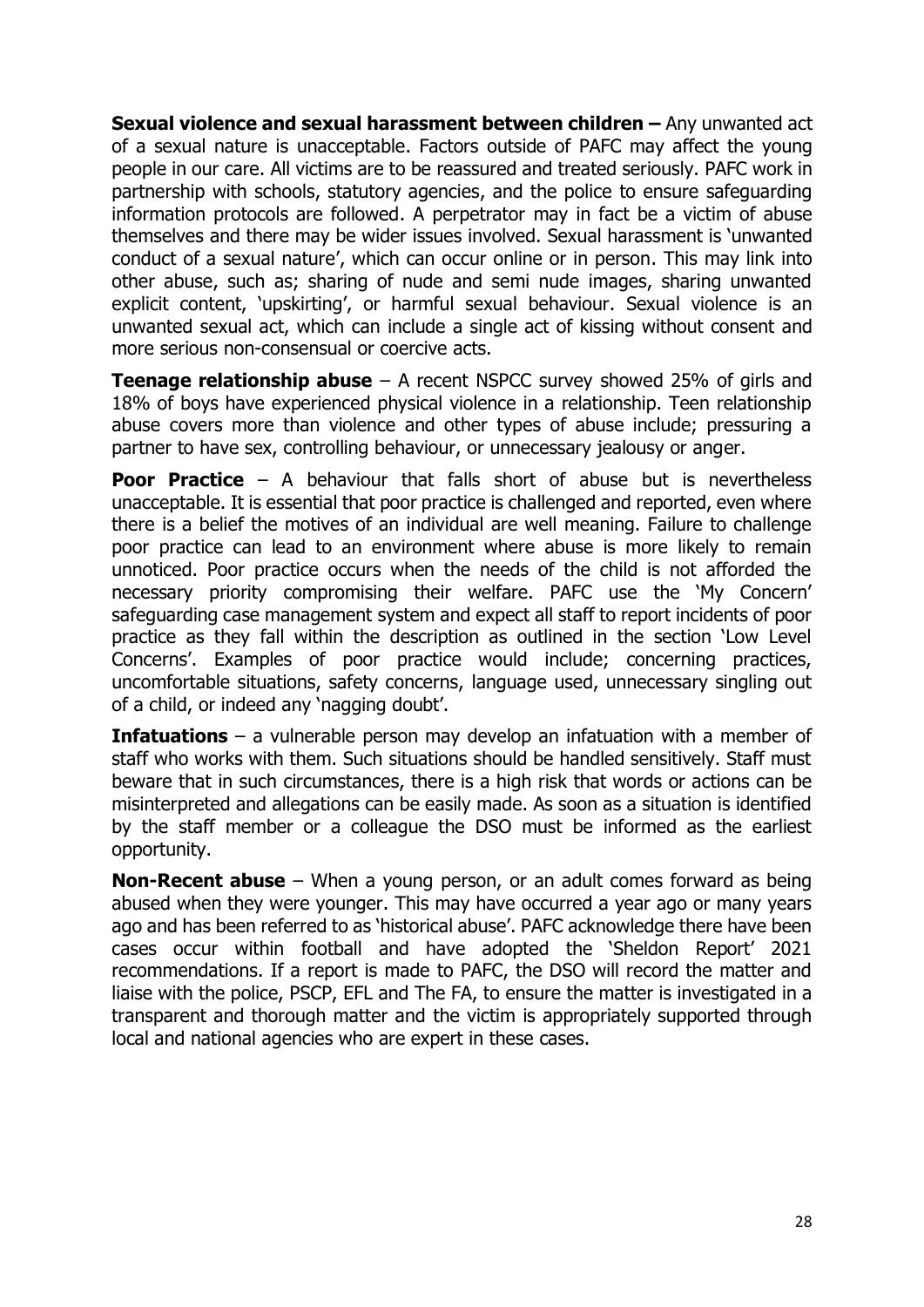## **Mental Health**

Promoting children and young people's wellbeing is a key part of keeping them safe, helping them develop and ensuring they have positive outcomes in adulthood (Public Health England, 2021).

Mental health plays a key role in a child's overall wellbeing and can be affected by various factors, including; environment, stress, family circumstances, or abuse and neglect. Negative experiences can adversely affect a child's mental health, just as positive experiences can help improve it.

PAFC take the mental health of its young people very seriously. Any concerns should be raised by My Concern or reporting it directly the DSO. Remember if any person is at immediate risk of harm: Call 999. We will be able to assist the young person, by sign posting to relevant agencies, both statutory and voluntary and offer ongoing support to our academy players with the Education and Welfare Officer.

The mental health of children and young people is the responsibility of everyone. We must all promote their wellbeing and recognise any concerns. Staff will be able to recognise any concerns and know what action to take.

PAFC create an open environment where children and young people can talk about how they feel without judgement. While we are not experts in the field of mental health, we utilise the help of professionals and other resources, such as the NSPCC.

#### **Further Vulnerabilities to Consider**

PAFC understand that all children and young people must receive the highest standards of protection. We understand that some of our young have additional vulnerabilities and our safeguarding team must be informed if any of our young players, or members of the public engaging with us have additional needs that we could consider placing additional assistance to them.

**Young people with disabilities** – Many children and young people have special educational needs and disabilities (SEND), these may be visible or hidden. SEND children may require additional support and assistance in understanding. When a young person with SEND is engaging with PAFC in an activity and may require additional support, the activity manager and DSO must be made aware in order that individual support can be considered as people with disabilities are more vulnerable to abuse.

**LGBTQ** – As children and young people mature, there decisions about sexuality are being developed and explored. This may cause anxiety and the person could become more vulnerable to abuse. Many are bullied or consider self-harm. PAFC will manage all concerns in a confidential and sensitive manner in order to support our young. PAFC is considered a safe and supportive place and as such a young person may disclose sensitive information to a trusted individual. As with all safeguarding disclosures, the DSO must be informed and will manage the information and make a plan moving forward to support the individual.

**Looked after children** (LAC)– The most common reason for children to be looked after is as a result of abuse. Staff should be extra vigilant to keep LAC safe. The activity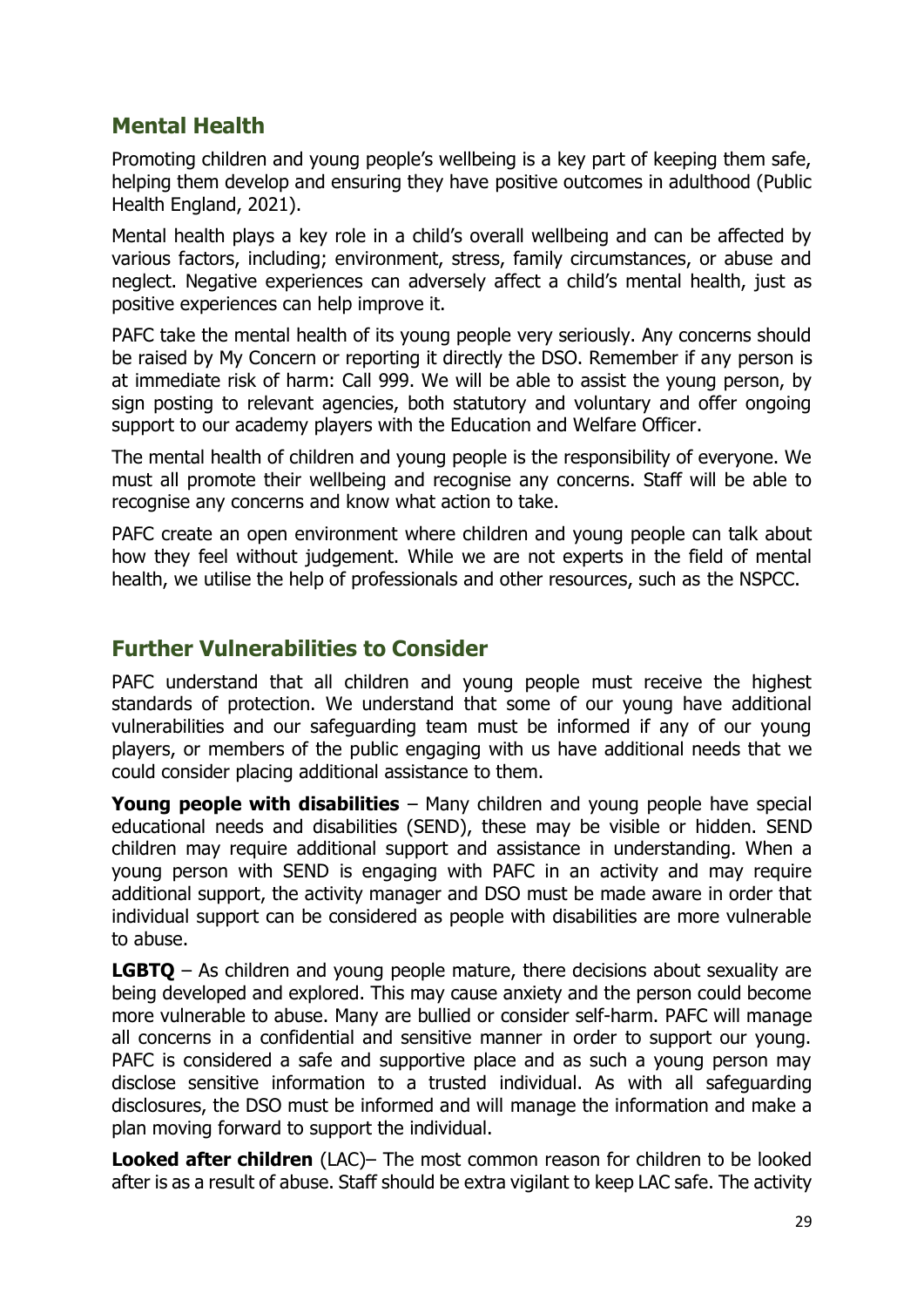manager and the DSO should have social worker and additional contact details, should there be any concerns. This information will include; social worker name, care arrangements, and authorities in place.

**Cultural sensitivity** – our increasingly diverse community means we will have more children and young people with different cultural needs playing football in our academy. This will require staff to be sensitive to the vulnerabilities and must refrain from stereotypical beliefs. The young person will be more vulnerable to discrimination or abuse. Each person must be treated in accordance with their needs, but care must be taken as not to further isolate the individual when dealing with a concern due to the extra attention. Some young people speak English as a second language; therefore, care must be taken to confirm any training or task is understood correctly.

**Age sensitivity** – Care must be taken in order to communicate with and train children and young people giving consideration of their age, maturity, physicality, and understanding. As a young person matures, their understanding of the world, expectations, influence and peer pressure changes. While they remain classed as a child under the law until they reach the age of 18, their responsibilities and independence will develop allowing them to develop into well rounded and healthy adults.

**Under 18 supporters** – PAFC have published on their website the terms and conditions for ticket sales for those supporters under 18. This reflects the vulnerabilities, behaviour expectations and parental responsibilities for home matches and away travel (that is organised through PAFC ticket office). PAFC have matchday safeguarding protocols in place, staff are EFL safeguarding trained, or awareness trained and where appropriate under the EFL Eligibility Guide, have a DBS certificate.

Work experience – HR and the DSO must be informed if there is a planned placement for work experience where any person under the age of 18. This is not a process which is taken as a matter of course and will be structured in advance. PAFC will act in accordance with 'Work Experience: a guide for employers' 2002, DFES.

Those over 18 partaking in work experience, will be treated as volunteers and will be subject to the process for safer recruitment.

**Travel, trips and tours** – It is a regular feature of the academy season to have a trip or tournament away. This aids the development of our young players and gives them the opportunity to play other academy age group teams they may not otherwise have the occasion to play. There are specific guidelines and policies relating to our young people travelling to play football, whether training, tournaments or matches. PAFC have a Travel, Trips and Tournaments policy.

Permissions, safeguarding risk assessments, health and safety provision, individual needs and vulnerabilities, accommodation, appropriate staff supervision, records, minibus use and constant evaluation will be adhered to ensuring the young and vulnerable are kept safe.

**Senior appearances** – On occasions PAFC have under 18 players making first team appearances. They will train, travel away and play in the adult game. We understand the different aspects of safeguarding for the senior game that is relevant to the under 18s. In order to maintain the safe environment, 'Under 18s Senior Appearances' Policy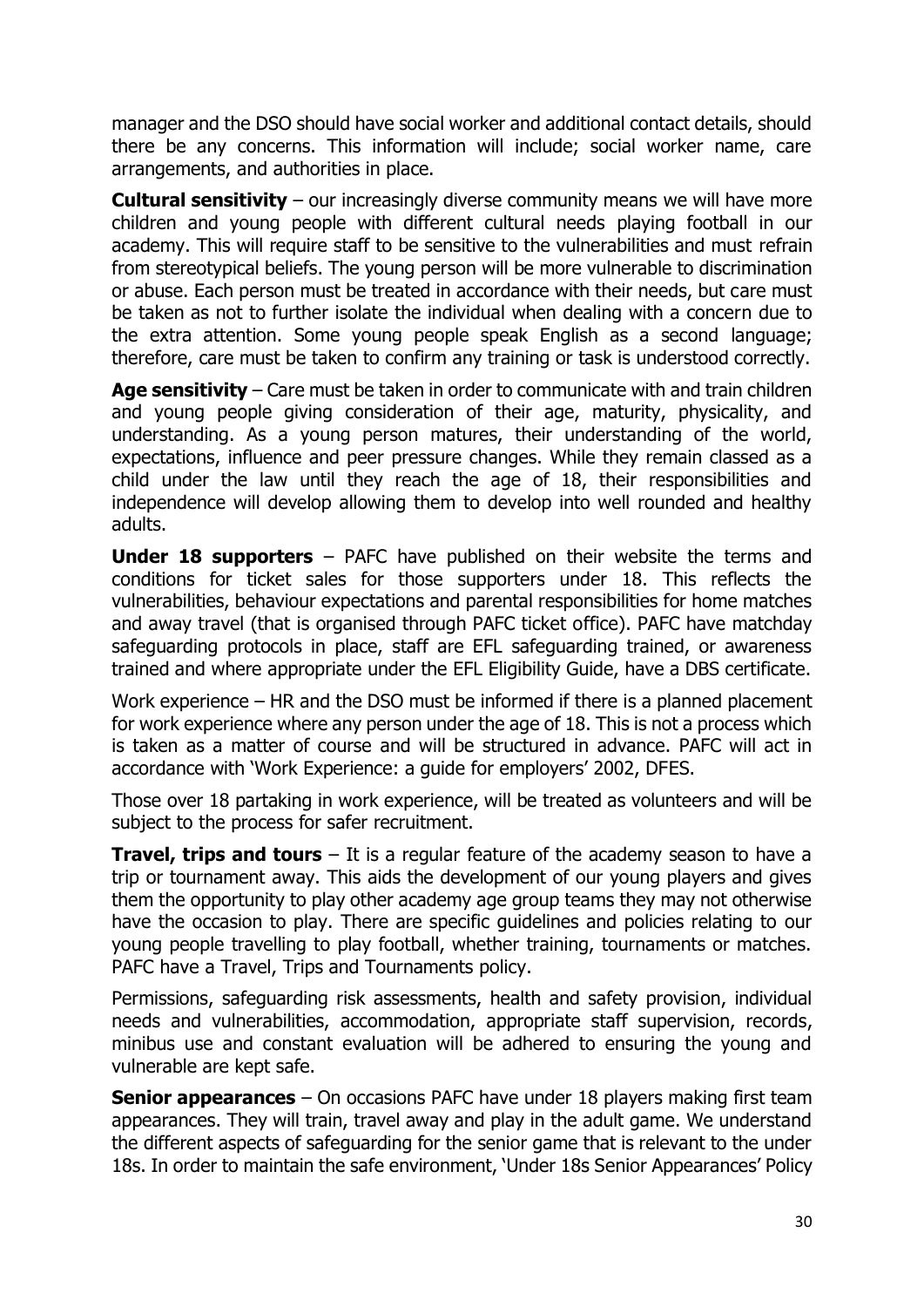has more detail and we have in place key staff, who are DBS checked and safeguarding trained to uphold the welfare of our young players.

**Academy transport plan** – In order that PAFC ensure their staff and players are transported safely to and from training or matches, there is an 'Academy Transport Plan' which covers all aspects of conveying young people and includes minibus guidance.

**Academy accommodation plan** – PAFC may be required to provide accommodation for our 16–18-year-old scholars, for which daily travel is not viable. This may be long term for the period of time of their apprenticeship, or shorter term for triallists, or if there is a short-term need.

PAFC use the House Parent scheme who are subject to a rigorous selection process, have DBS checks for all adults at the accommodation and the premises is subject to safety checks. House Parents take part in ongoing safeguarding, care, nutrition and first aid training. PAFC will conduct checks, both arranged and unannounced to check the ongoing wellbeing of our players. PAFC understand the care required for young people living away from their home. PAFC have a comprehensive accommodation plan considering all these aspects.

As PAFC do not accommodate those under 16, we are not covered by the private fostering regulations. We do however follow the ethos, work in partnership with PSCP and the LADO is aware of our arrangements.

Accommodation for trips, tours and tournaments, is covered in that section.

## **Contextual Safeguarding**

As young people grow and develop, they are influenced by a range of environments and people outside of their family. For example; in school, in the community, their peer groups, or online. Children and young people encounter risk in any of these environments. Sometimes the different contexts are inter-related and can mean that children and young people may encounter multiple risks. Contextual safeguarding looks at how we can best understand these risks, engage with our young people and help keep them safe. PAFC can be a constant and trusted place for our young players and supporters and it may be here they feel able to disclose a risk which occurred outside of PAFC, for which we must act to keep them safe, which may mean involving other statutory agencies and the police. We must also ensure that PAFC remains a safe place and mitigate safeguarding risks wherever possible.

When a safeguarding concern is raised, we must also consider the wider community factors for the young person and where the threats or risks may occur. We must also consider the welfare of other children or young people and if they are at risk. Assessments should consider all the individual needs of the child, including parental support and their understanding of other potential environmental risks. PAFC work in partnership with PSCP, other statutory agencies, football governing bodies and voluntary sector in order to protect our young and promote their wellbeing.

**Consultation** - Where appropriate we will consult with children and young people, their parents / carers to understand their needs, concerns and wishes in order that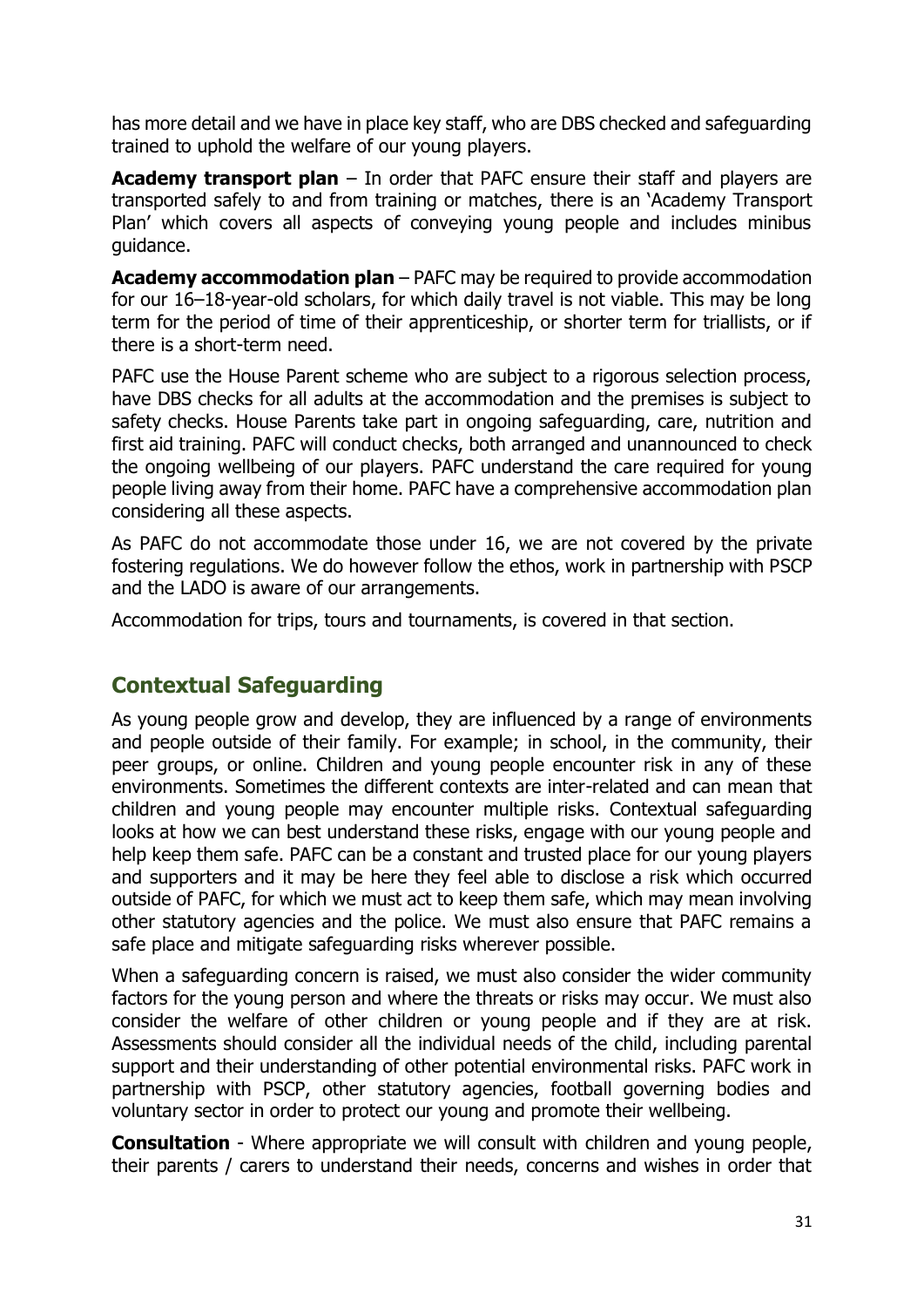these may help shape PAFC policy, procedure and practice. PAFC have both a players forum and a parents forum for the academy and we listen to our supporters. We record all concerns that are raised and we have a lesson learned philosophy to continually improve our standards.

## **Standards of behaviour**

We want to create a safe environment, where children and young people can enjoy themselves and we ensure their wellbeing is nurtured. PAFC expect that all people behave in a way that upholds the standards expected.

PAFC does not condone behaviour that falls short of our vision and expectations and that includes young people and children. We take a positive approach to behaviour management for our young people and children and recognise the following:

- Every child is different and has individual needs
- All children are expected to take responsibility for their actions
- Behaviour can be a reflection on how a person is feeling
- Staff are trained to recognise a change in behaviour, which may indicate an underlying issue
- All responses to challenging, aggressive, or violent behaviour must be considered to protect the welfare of others, and any physical intervention must only be as a last resort. Any responses must be reasonable and proportionate
- Diffusion and de-escalation techniques may be used by our staff, but any physical punishment is not permitted
- All incidents must be recorded on My Concern and the DSO will make follow up enquiries

The academy encapsulates this ethos and all staff, parents and players agree a code of conduct at the start of each season as part of their annual registration process. This clearly states our behaviour expectations and if required the consequences of not meeting the high standards set. This encourages all our staff, parents and players to become role models to others.

## **Safer Recruitment**

PAFC have a set of practices and a policy to help make sure that our staff and volunteers who come into contact with children and young people are suitable to do so. It is vital part of creating a safe and positive environment and making a commitment to keep children safe from harm.

Our commitment to safeguarding and protecting all children and young people is demonstrated by:

- Implementing robust safer recruitment practices
- Identifying and rejecting people who are unsuitable to work with children and young people
- Responding to concerns about the suitability of applicants both during the recruitment process and once they have begun their role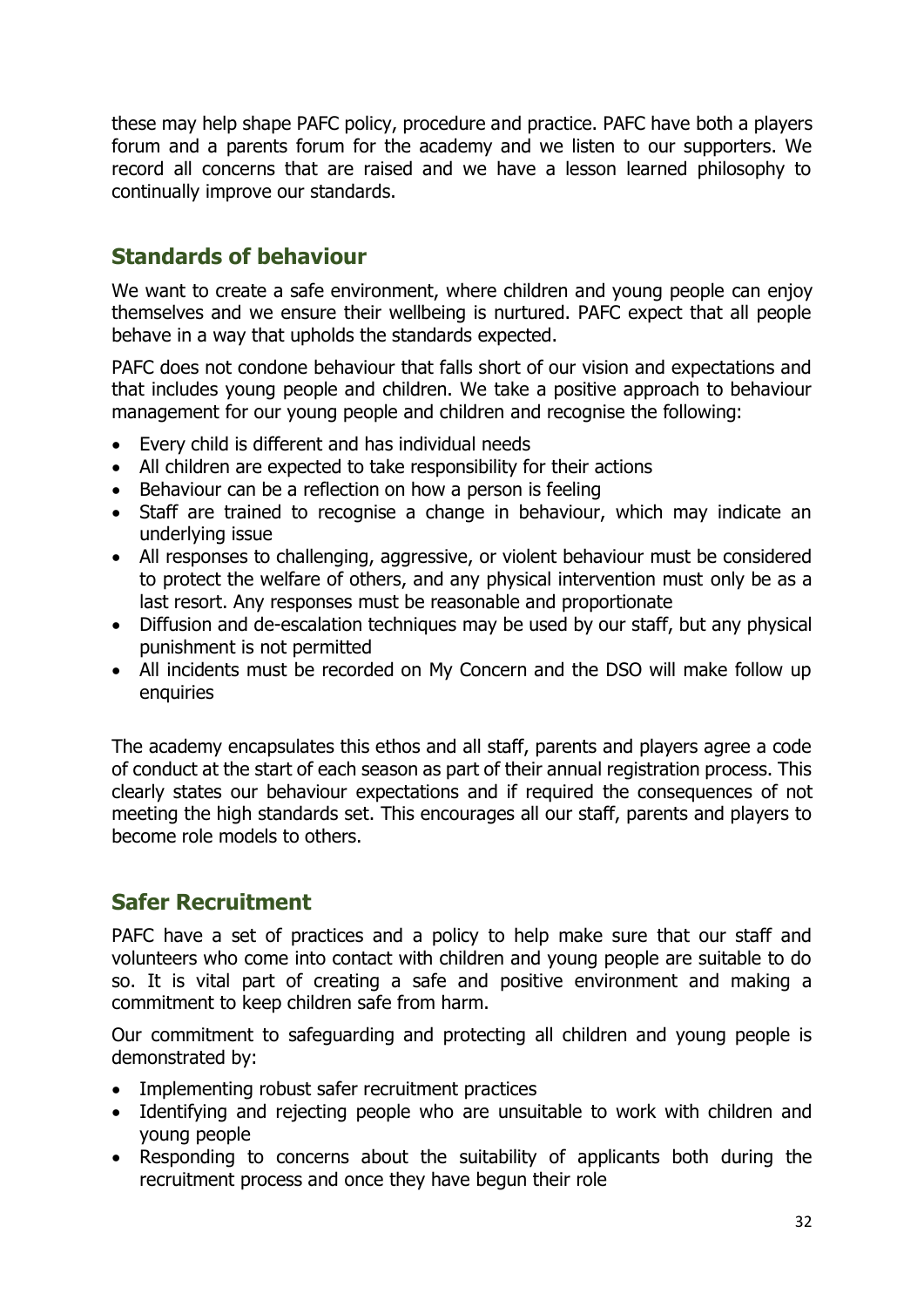- Ensuring all new staff and volunteers participate in a safeguarding induction
- HR and safeguarding policies supporting safer recruitment
- Ensuring all staff complete the EFL safeguarding training
- Ensuring all relevant staff complete The FA safeguarding training

HR have a robust recruitment strategy including guidance on advertising, selection procedures, offers of employment, checks and references.

**Pre-selection** – When recruiting for a position that involves contact with children or young people, PAFC operate a comprehensive recruitment procedure that includes:

- Self-Disclosure form requiring the applicant to declare unspent convictions
- Verification of ID and right to work in the UK
- Verification of professional qualifications
- Screening by DBS and Barring service (DBS check)
- Two references, both from professional people (and not friends or family), including the applicants most recent post working with children

This structured approach will; minimise the risk of appointing someone unsuitable, ensure you select the right person for the role, make a fair process, and records will be maintained for future reference. Our protocols will ensure we adhere to legislation and guidance during this process.

**Interview** – Applicants will undergo an interview that includes questions relevant to safeguarding vulnerable people and any areas of concern regarding their CV / application / previous employment gaps / safeguarding experience is discussed.

**Post interview** – In the event of a positive DBS disclosure, the DSO will work with the Barring Service, FA safeguarding unit and any relevant agencies to ascertain the circumstances. A risk assessment will be conducted and a decision will be made whether to continue with the employment, or whether the offer is withdrawn, based on transferable risk and reputational risk.

An applicant must not commence work until the DBS certificate for PAFC has been returned. In the rare case, where the applicant commences work prior to this DBS process being completed, this must be sanctioned only by the DSO, who will conduct a risk assessment and action plan based on supporting evidence (such as existing DBS from another organisation). An applicant who has signed up to 'The DBS Update service' must allow for the DSO to make regular checks on their DBS status prior to being offered the post.

Induction – All new members of staff will have a face-to-face safeguarding induction with the DSO. During this induction, the DSO will assess their level of knowledge, confirm they have seen and understand the published PAFC safeguarding policies, understand the concern reporting process, and confirm expectations of safeguarding standards and responsibilities are understood. Any gaps will be discussed and addressed.

**Training** – All new staff are required to complete the EFL safeguarding training. Some relevant staff are also required to complete The FA safeguarding training. There are refresher dates on all training and the DSO will manage the databases.

People involved in the recruitment process will be able to receive the relevant NSPCC safer recruitment training and be supported by HR and the DSO in this process.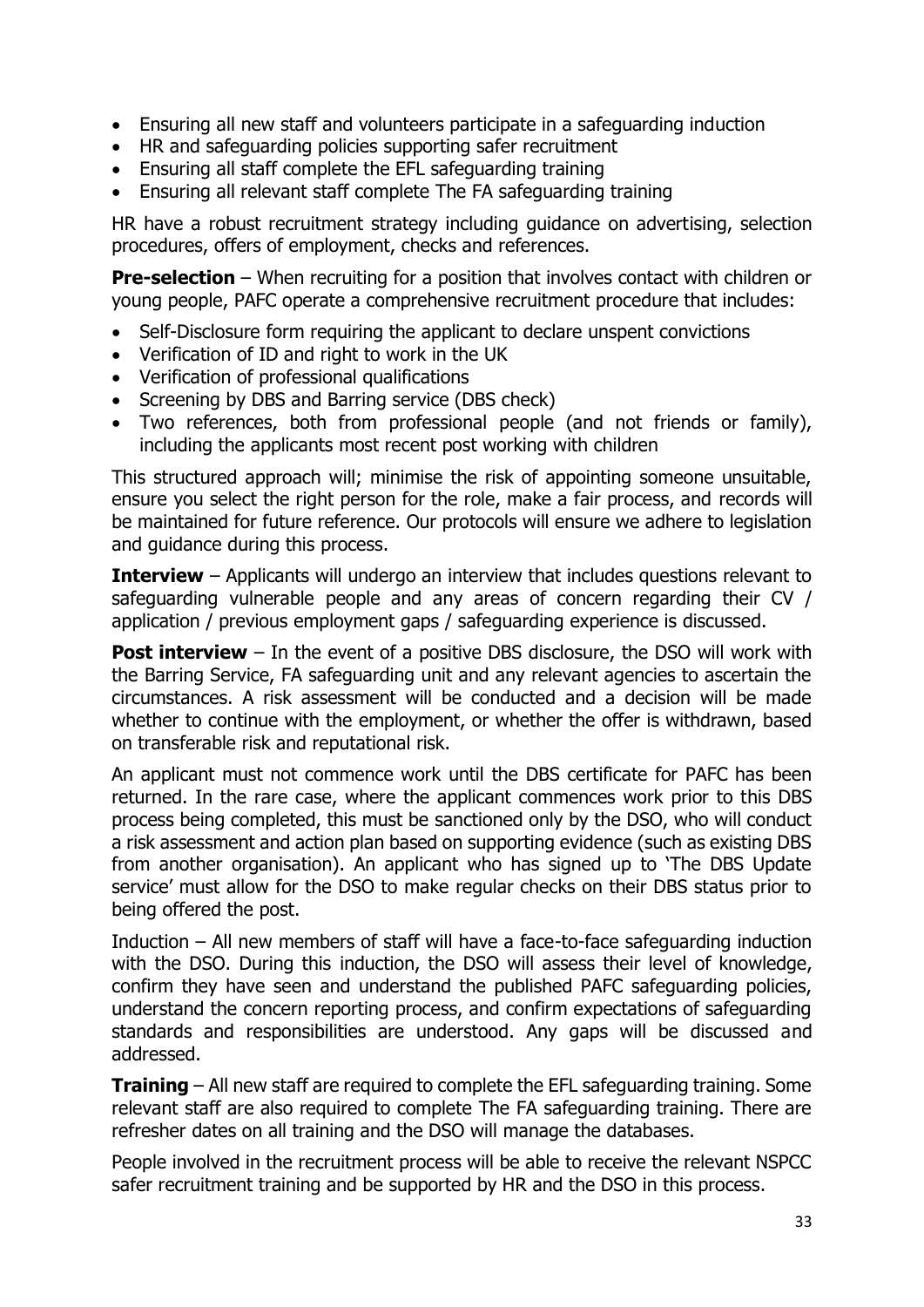There will be ongoing safeguarding training and updates presented by the DSO to the board, management, staff and players. This may be done through the PAFC intranet.

The Academy is involved more closely and regularly with children and young people and will receive training at least twice yearly including; the coaches, talent scouts, house parents, players and parents. The Academy Secretary and Welfare and Education Officer, who form part of the Academy Safeguarding Team, will receive enhanced safeguarding training, including Level 3 Safeguarding (provided by PSCP, which enhances local knowledge and key partners).

#### **Photography and Image Capture**

PAFC acknowledge that celebrating success is a key part of football and many activities are held in the public arena. We welcome photographs and images that celebrate the sport, the values and the vision of PAFC.

We understand that image capture can present difficulties, risk and sensitivity in a range of circumstances. During the course of our activities, it is foreseeable that a child's image may be captured by appointed photographers. These images may then be used by PAFC staff and contractors in both internal and external news and marketing publications and online via websites and social media.

We believe that children and young people should not be subject of abuse of any kind. We have a responsibility to promote the welfare of all children and young people and to take, share and use images safely. Parents / carers have the right to decide whether their images are taken and how they may be used.

**Incidental image capture on matchdays and at events** – Large crowds may create further questions with regard to consent. As such on matchdays and at special events there is a reasonable expectation that any person may have their image captured or broadcast, and as such explicit consent is not required. In any situation where children may be subject to incidental image capture, i.e., in the background of a main shot, where practical they should be informed, they may be on camera and have an opportunity to opt out.

Where a person finds their image or that of a child is has been used in these circumstances, we will endeavour to remove it from circulation where it is practical to do so, and there are reasonable grounds. We acknowledged that once published, trying to control an image in the public arena is particularly difficult.

PAFC will not be able to control the photos taken by members of the public which are taken in public spaces, such as on pitch activity on matchdays at Home Park.

**Consent** – Where PAFC conduct an activity that may allow for the image capture of a participant, the appropriate consent must be in place prior to the event. Those individual and parents / carers must understand what they are consenting to and why. This consent must provide a genuine choice in order to be valid. Activities arranged in the public arena will mean that non authorised PAFC staff, such as passing members of the public, would be able to take photos which would be outside of PAFC control.

**Social media –** PAFC have a published policy on how it uses social media and the importance of engaging with fans. The policy outlines the PAFC vision and values and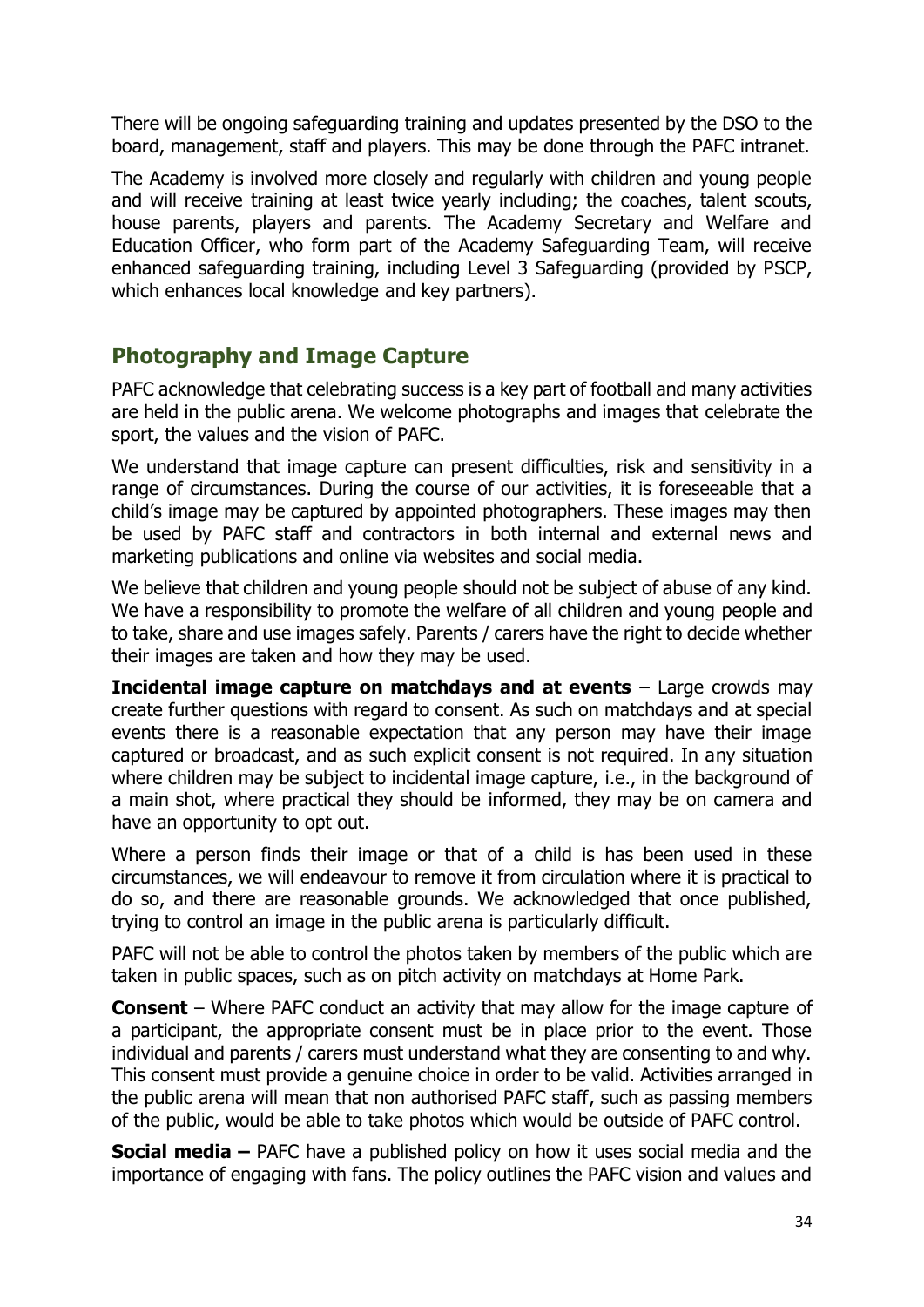how it will deal with abusive online activity. Any social media concerns involving any vulnerable person, the DSO will be informed and the matter recorded and managed through My Concern.

**Parents, other children and other photographers** – We acknowledge that in some circumstances; parents, family, friends, or other children may wish to take photos. Each PAFC event will have clear rules set prior as to what is acceptable; by default, photographs are not permitted at private or invitation events. Where a member of staff, parent or child has a concern, the event manager must be informed immediately.

The use of smart phones and live broadcasting to the internet, the scope for image sharing has increased dramatically and will continue to do so with advances in technology. Extra vigilance must be taken and applying the policy fairly and firmly.

**PAFC Academy –** The academy uses recordings and images as a legitimate coaching aid. Similarly, images are captured for management purposes, such as ID photos. The academy has a separate image capture policy, which maintains the ethos of this policy and where consent of the parent / carer is essential and is agreed on the signing of a new player and at the commencement of every season.

**Further image capture considerations –** In general, all people should take these considerations into account:

- Staff should not use their own equipment to take photos
- It is not permitted to take photos of children partially dressed or in changing rooms
- Staff should not take the image of a child should be taken unless the correct permissions are in place beforehand
- Children who are more vulnerable, such as being upset, injury, or ill, must not have their photo taken
- Unless permission is in place beforehand, the full name of the child must not be in any captions, kit or reports, as this may leave the child more vulnerable.
- No images should be taken that are sexually suggestive or provocative
- With advancing technology, it is becoming easier to digitally alter photos, and this must be considered with all photos taken.

Any reports or concerns of inappropriate image capture must be reported on My Concern and the DSO informed as soon as practicable. PAFC will work in partnership with other agencies, including the PSCP, LADO, police, football regulators, and voluntary support agencies to keep our children and young people safe and investigate any accusations.

**Image storage** – All images, whilst held by PAFC, will be securely stored on PAFC's IT system, complying with the Data Protection act 2018, and remains the property of PAFC at all times. When footage is passed to parents / carers for training or development, it must not be further distributed, without the express prior consent of the academy manager. Families are made fully aware of this restriction at the point of distribution. Should any person have a legitimate issue arising out of PAFC images, they may contact the data protection officer, [dataprotection@pafc.co.uk](mailto:dataprotection@pafc.co.uk) Details can be found in PAFC's privacy notices available on the PAFC website.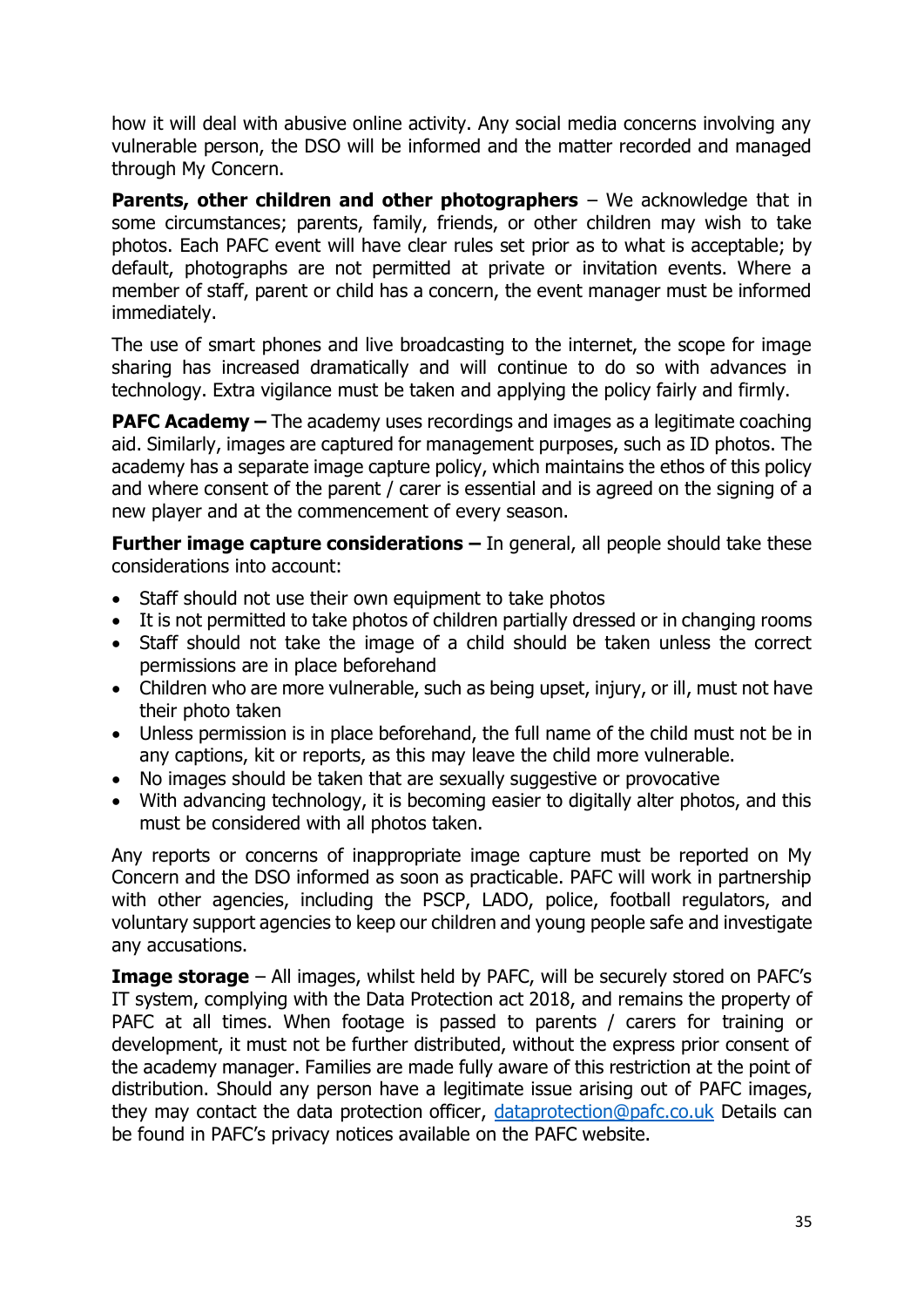## **Appendix A - Useful Contacts**

If a young or vulnerable person is at risk of immediate harm: 999

| <b>NAME</b>  | <b>EMAIL</b>            | <b>PHONE</b> |
|--------------|-------------------------|--------------|
| Darren Green | safequarding@pafc.co.uk | 07933 751103 |
| <b>DSO</b>   |                         |              |

| <b>Andrew Parkinson</b><br><b>SSM</b> | Andrew.parkinson@pafc.co.uk       | 01752 562561 |
|---------------------------------------|-----------------------------------|--------------|
| Sam Stubbs                            | Sam.stubbs@pafc.co.uk             | 01752 562561 |
| Welfare and                           |                                   |              |
| <b>Education Officer</b>              |                                   |              |
| Zac Newton                            | Zac.newton@pafc.co.uk             | 01752 562561 |
| <b>HR</b>                             |                                   |              |
| Alison Lowman                         | Alison@argylecommunitytrust.co.uk | 01752 562561 |
| <b>ACT DSO</b>                        |                                   |              |

| <b>EFL</b> | safeguarding@efl.com   |  |
|------------|------------------------|--|
| The FA     | safequarding@thefa.com |  |

| <b>Police</b> | 101@devonandcornwall.pnn.police.uk                    | 999 / 101 |
|---------------|-------------------------------------------------------|-----------|
| l Prevent     | prevent@devonandcornwall.pnn.police.uk   01392 225130 |           |

| <b>PSCP</b>    | gateway@plymouth.gov.uk              | 01752 668000  |
|----------------|--------------------------------------|---------------|
| (Out of hours) |                                      | 01752 346984  |
| <b>LADO</b>    | lado@plymouth.gov.uk                 | 01752 668000  |
| Childline      | Via 'locker' on www.childline.org.uk | 0800 1111     |
| <b>NSPCC</b>   | help@nspcc.org.uk                    | 0808 800 5000 |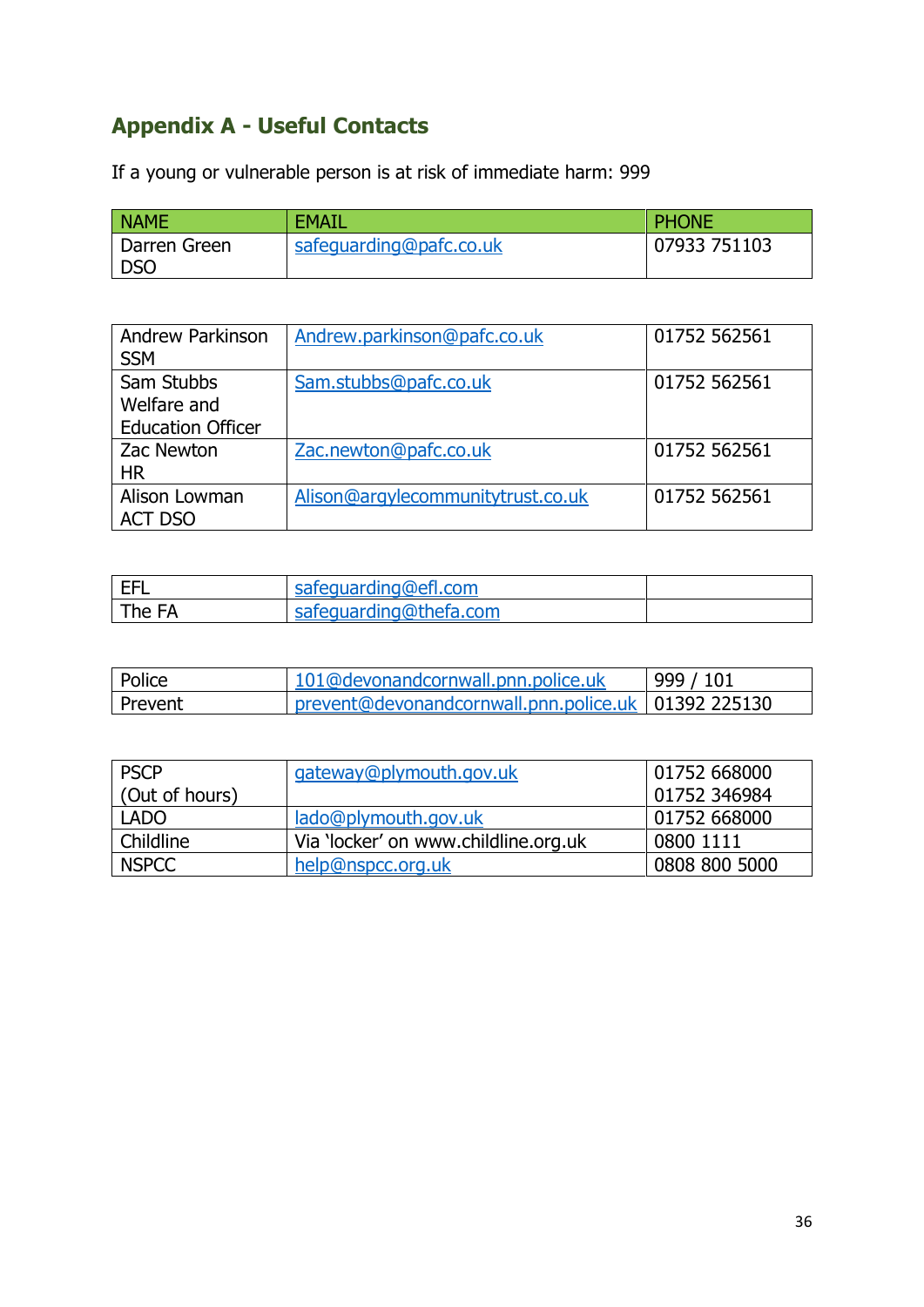## **Appendix B – Note and Record**

If a young or vulnerable person is at risk of immediate harm: 999

If you cannot contact a member of PAFC staff: NSPCC helpline – 0808 8005000

All Safeguarding concerns need to be recorded on My Concern and the DSO will be notified. On occasion when a disclosure is made, you will need to note and retain information. Use this guide to understand how to respond and how to record information. Keep all noted and information securely stored as it may be required in later investigations.

**Step 1 –** Nature of the concern / what was said or witnessed

**Step 2 –** Describe injuries / change of behaviour

**Step 3 –** Dates, times and other factual information

**Safeguarding** is pro-active to keep children safe

**Child protection** is reactive to protect individual children from home

#### **Child protection**

- Recognise possible harm or abuse
- Look for signs, has anything you have heard or seen caused you concern?
- Respond appropriately and keep calm
- Open Questions only to allow them to clarify
- Listen, making notes and discuss your concern with your manager
- Report your concerns, do not investigate
- Contact the DSO
- Record and retain the information
- Complete My Concern report
- Seek help if the matter has affected you

It is important to keep the child or young person safe, but if you are able to record any information, please consider the below:

- Person of concern name / address / postcode / DOB age / gender / phone number / parent details
- Your details name / contact number / when was disclosure made / who made the disclosure / what was said
- Who else have you informed? police / social care / LADO / other
- Details of concern Type of abuse / incident details / action taken / has consent been obtained? / have you informed parents or carers?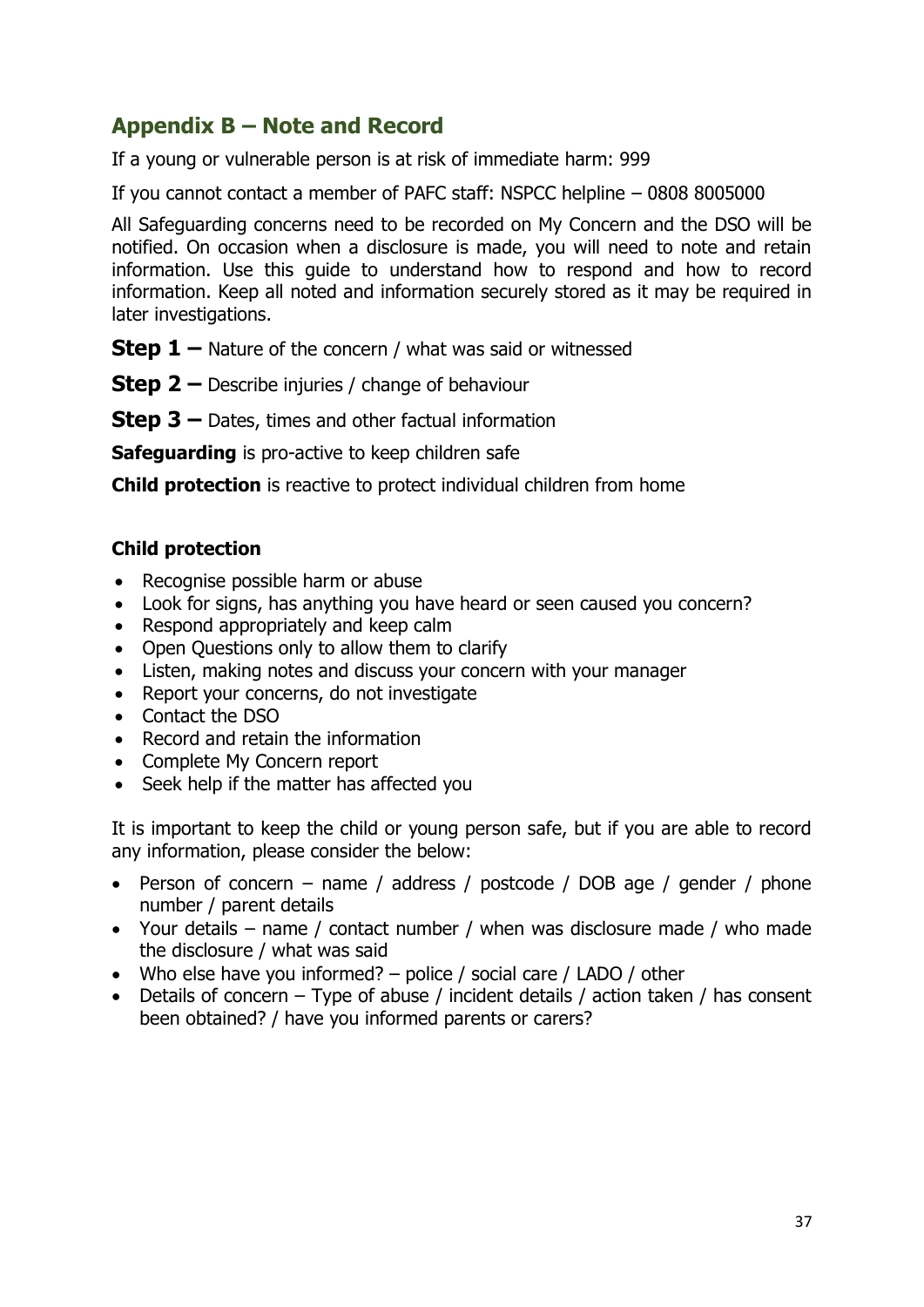## **Appendix C – Responding to a Safeguarding Concern**